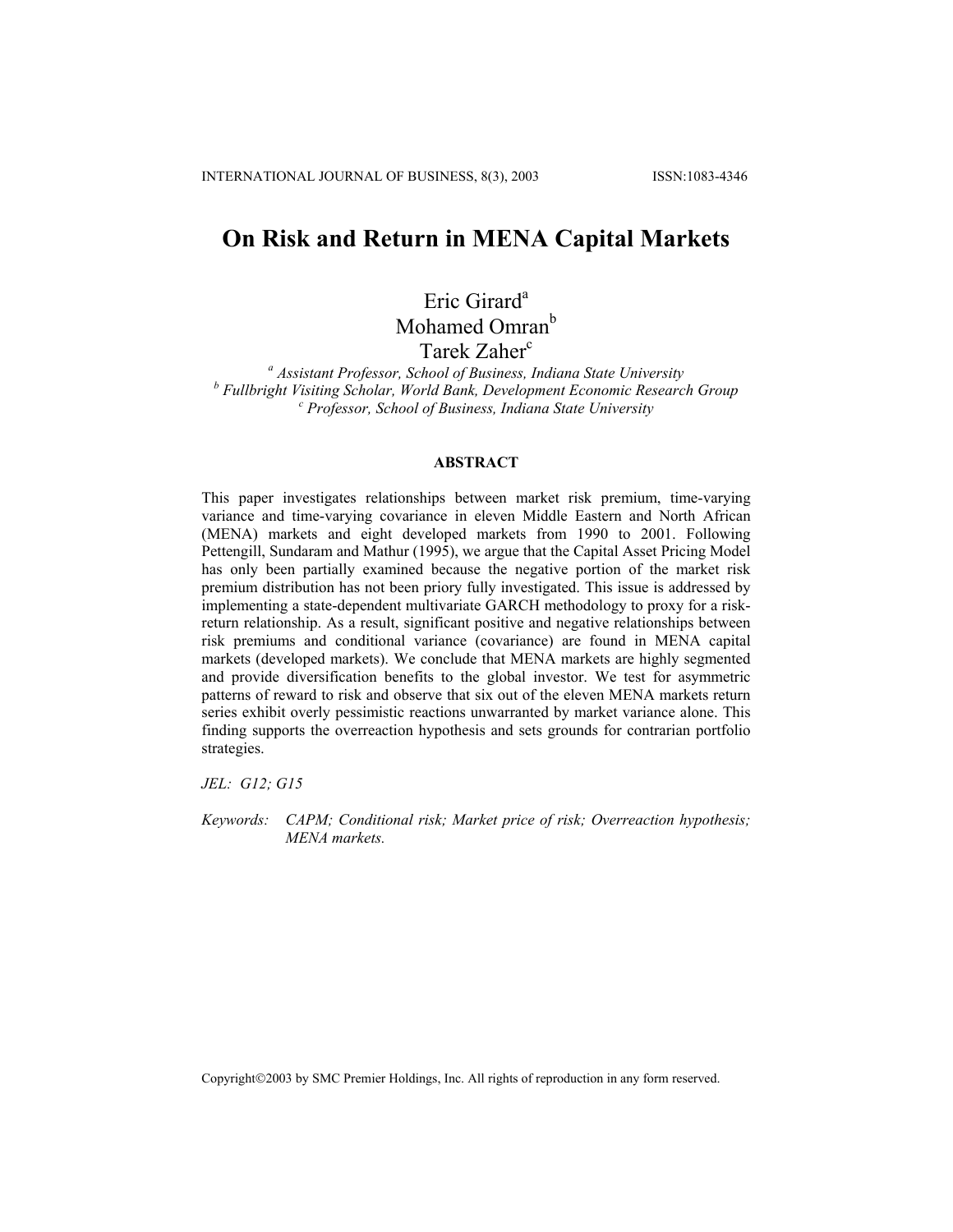### **I. INTRODUCTION**

The Middle-Eastern and North African region (MENA) has recently witnessed significant economic and financial development. However, MENA countries' trade and capital flow remain marginal on a global level. Additionally, risk perceptions and institutional underdevelopment are powerful obstacles to an increased access to MENA capital markets. Many countries in this region have suffered wars, political turmoil or economic instability. Indeed, MENA countries have not yet emerged as economic powers and are rarely referred to as influential countries in the global financial scene, which might explain the lack of academic research on MENA capital markets. The purpose of this paper is to fill this void in the literature by addressing the issue of risk measurement in eleven MENA markets. The measurement of risk is important because it is the precept for predicting market returns and therefore, the tenet for country selection. Thus, the results of this paper are expected to contribute to the paradigm of asset pricing in emerging markets and, more generally, global asset allocation strategies.

Traditionally, the boundaries of the Middle East consist of all countries in an area extending from the Atlantic Ocean in the West to the Persian Gulf in the East and bound by the Mediterranean, Europe and Asia in the North, and the Sahara in the South. Most MENA capital markets are considered as "emerging" according to the World Bank<sup>1</sup>. Research on emerging markets shows that capital markets in Asia, Latin America and Eastern Europe are characterized with high returns and volatility, low correlation with the world market, and subject to shocks (Harvey, 1995a, 1995b, 1995c). Findings can be different with MENA equity markets: for instance, Erb, Harvey and Viskanta (1996) find that Egypt and Turkey fit the traditional mold of high returns and volatility, whereas Jordan exhibits typically low return and volatility as compared to industrialized markets.

While MENA markets returns have a low correlation with the world market (Erb et al., 1996), it is unclear whether they respond to economic and political shocks in the same manner as other emerging markets. A low correlation is an indication of market segmentation and, thus diversification potentials to the global investor. However, many MENA countries started successive privatizations, liberalization of foreign ownership, and "anti red tape laws" during the 90s. The effect of country liberalization could affect market sensitivity to local risk factors differently. Indeed, price sensitivity to local variance can either increase as trading volume and capital flight increases, or it can decrease as local markets are less sensitive to local economic shocks and move increasingly in tandem with the world market. During the same period, MENA countries have been subjected to multiple political and economic shocks, which affected correlation with the world portfolio. Indeed, if such disturbances are local, the correlation between markets is low and an argument for international diversification exists in that each MENA capital market can be considered as a "stand-alone" asset class in a globally diversified portfolio. However, if correlations between MENA capital markets increase after a shock, the benefit of international diversification will falter.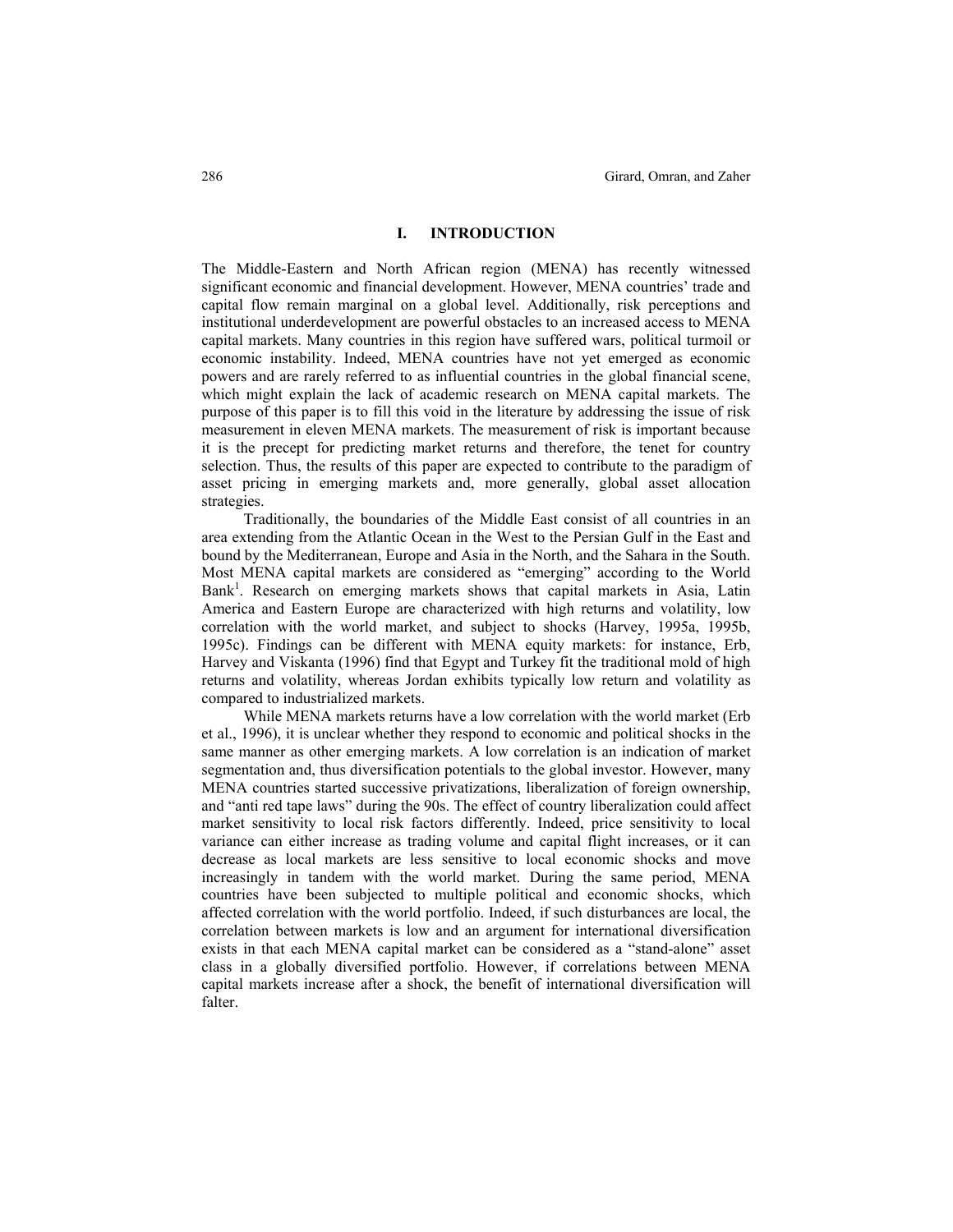The first critical issue addressed in this paper is to define and measure risk for MENA markets. Although rejected by many academicians such as Harvey (1991), Fama and French (1992) and more recently Jan, Chou and Hung (2000), the beta relative to the world portfolio is still widely used as a measure of systematic risk. Moreover, Fletcher (2000) argues that beta explains the relationship between expected local market risk premiums and world market risk premiums in more integrated markets. However, this relationship does not hold in segmented emerging markets. Previous studies such as Bekaert and Harvey (1997), Erb, Harvey and Viskanta (1998), Harvey (1995a, 1995b, 1995c) and Harvey and Ferson (1993a, 1993b, 1994) indicate that only covariance<sup>2</sup> with the world portfolio matters in developed markets. Harvey (1998, 2000) reports that only local market variance explains the cross-section in emerging markets because correlation with the world portfolio is typically weaker in these less integrated markets; in this case, "market price of variance risk" reflects how risk is treated locally. Undeniably, emerging markets are characterized with barriers to portfolio investments across borders, and investors do not always have total freedom to choose and add stocks from any countries in their portfolio. Additionally, currency risk, transaction costs differentials, insider trading laws enforcement differentials, or infrequent trading contributes to segmentation and local market inefficiencies.

To establish a relationship between risk and return is important for strategic asset allocation purposes. While it is usually easier to forecast volatility and correlation, most asset allocation products' efficiency relies mainly on the ability of portfolio managers to predict asset classes' returns. This leads to the second issue addressed in the paper: detecting overreaction in equity returns. Aside from well-known predictability coming from fundamental inefficiencies, predictability of emerging markets equity returns has been somewhat successfully addressed using other lagged instrumental variables such as market size, price-to-book value, or the size of the trade sector (Bekaert, Erb, Harvey and Viskanta, 1998). Furthermore, several alternative metrics such as GDP per capita, growth in GDP, inflation growth, the change of exchange rates versus a benchmark and its volatility, the government sector, number of years of schooling, the indebtness of the country, quality of life index, political risk indexes, and country credit rating have also been investigated to predict volatility and expected returns in segmented markets (Harvey, 1998). It is very likely that most of those attributes are somehow correlated with each other and related to return dispersion. Nevertheless, it is difficult to conclude on "systematic" measure(s) of risk that determine expected returns in more segmented markets. Whatever the factors of predictability, it has been recently established that the asymmetric effect of a change in volatility on mean-reverting behaviors of short horizon equity returns can be explained by the overreaction hypothesis. Indeed, Avard, Nam and Pyun (2001) used a "smooth-transition" model to detect overly pessimistic mean-reverting patterns in U.S. stock markets. The authors suggest that overreaction unwarranted by volatility alone is interesting to portfolio managers because it sets grounds for contrarian strategies.

In summation, our paper makes an in-depth analysis of eleven MENA capital markets in order to assess how they can benefit the global investor. We investigate the distributional characteristics of eleven MENA capital markets and compare them to those observed in eight industrialized markets. Then, we establish a relationship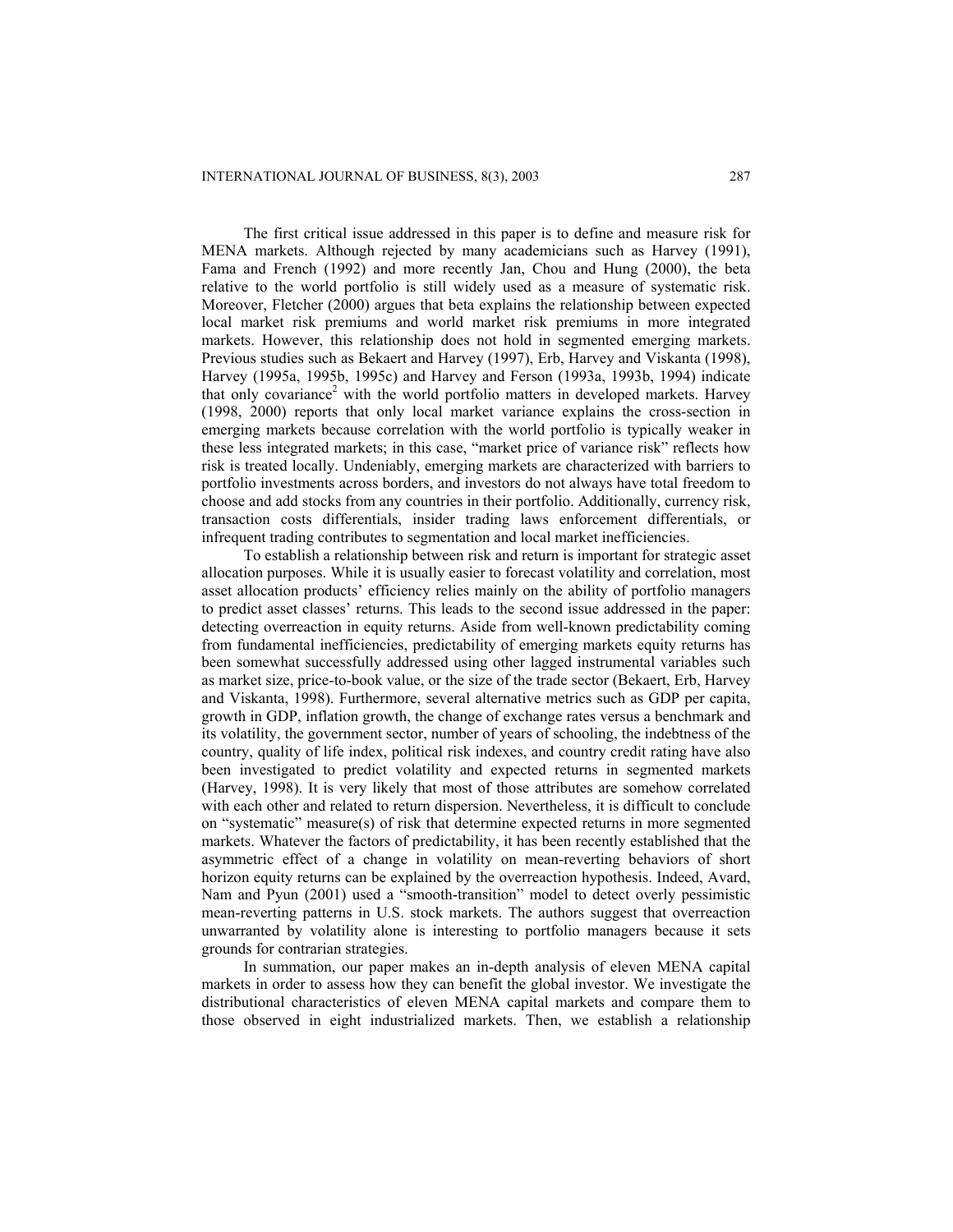between risk premiums, volatility risk and covariance risk using the state-dependent approach of Pettengill, Sundaram and Mathur (1995) and Fletcher (2000). We demonstrate that a state-dependent multivariate GARCH methodology provides an explanation for a serial (over time) and cross-sectional relationship between country risk premium and market price of variance risk and covariance risk. Finally, as in Avard, Nam and Pyun (2001), we investigate country risk premium patterns as a result of asymmetric changes in conditional volatility and covariance. Our findings provide evidence of overreaction in several MENA capital markets.

The rest of the paper is outlined as follows. Section II presents the testing methodology and section III describes the data. Empirical findings are outlined in Section IV and the final conclusions and comments are presented in section V.

### **II. METHODOLOGY**

In its original form, the Capital Asset Pricing Model states that more (less) uncertainty increases (decreases) risk, which increases (decreases) the ex-ante expected or required risk premium, and thus, decreases (increases) contemporaneous market prices. Simply stated, market price of variance risk shall be positive if investors' expectations are rational. Empirical evidence on the subject is mixed. Bollerslev, Engle and Woolridge (1988), Chou (1988), Scruggs (1998) report a significant positive relationship between market premium and conditional market volatility. Glosten, Jagannathan, and Runkle (1993) and Pettengill, Sundaram and Mathur (1995) report quite the opposite - a significant negative relationship. Many others such as French, Schwert and Stambaugh (1987) and Baillie and De Gennaro (1990) indicate that the relationship is not significant.

Pettengill, Sundaram and Mathur (1995) suggest that the contradictory findings regarding the relationship between market risk premium and risk might be the result of testing methodology. In empirical tests, realized market risk premium is used as an unbiased estimate of the expected market risk premium. Consistent with rational expectations, the ex-ante market price of risk should always be positive. However, expost, the market price of risk may be negative, particularly in downstate markets, and that would imply a negative risk premium. Thus, the authors suggest that a negative market price of risk is associated with downstate markets and a positive market price of risk is consistent with upstate markets. They develop a state-dependent CAPM that provides an explanation on the cross-sectional relationship between beta and risk premiums in the U.S. Fletcher (2000) used the same methodology to study crosssections of betas and returns in eighteen developed countries. He also restores beta as being a useful tool in explaining cross-sectional differences in country index returns.

This method has not yet been used to test the serial (time series) relationship between expected risk premium and forecasted risk. The closest technique used in this matter is an ANST-GARCH model by Avard, Nam and Pyun (2001), who report a significant relationship between risk premium and future variance in the three US markets. Interestingly, the authors notice an asymmetric effect in stock return behaviors and suggest that the mere existence of this asymmetry can be explained by the overreaction hypothesis, which sets grounds for contrarian portfolio strategies.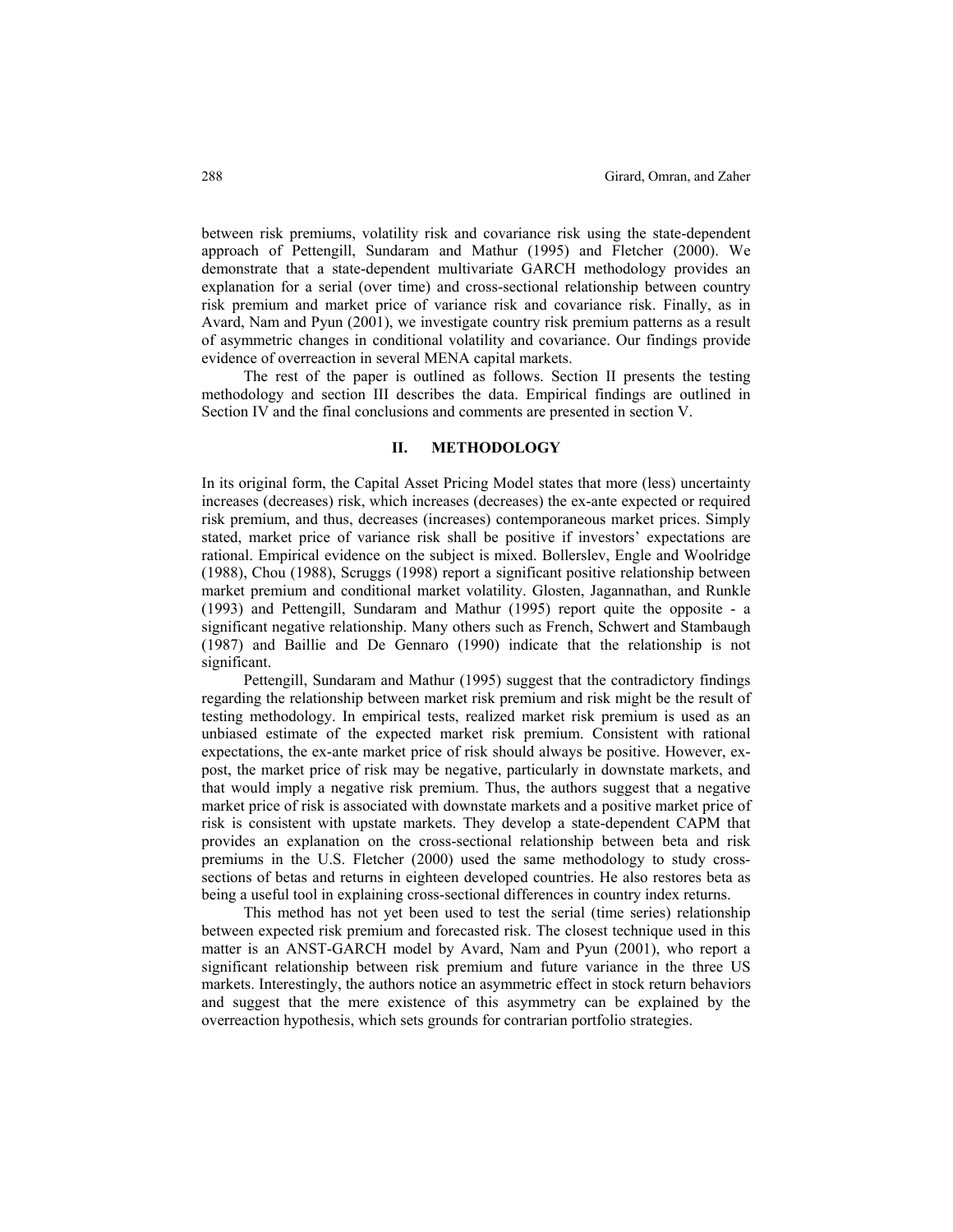In order to study MENA capital market's return-generating process, we investigate four models: The first two models are geared toward the hypothesized segmented MENA countries, and relate predicted variance to realized risk premiums; the other two models are for the more integrated developed markets and relate forecasted covariance to realized risk premiums. Because conditional variance and covariance are not constant, we use a GARCH methodology to model time varying risk as in Bollerslev (1987) and Engle and Kroner (1995).

In model  $(1)$ , we use a simple GARCH  $(1,1)$ -M; in model  $(2)$ , we transform model (1) into a step-dependent-GARCH(1,1)-M, which is expected to capture the hypothesized "state-dependent" market price of variance risk. In model (3), we implement a bivariate  $GARCH(1,1)-M$ . In model (4), we transform model (3) into a bivariate state-dependent-GARCH(1,1)-M, which is expected to portray the hypothesized state-dependent market price of covariance risk.

Models (1) and (2) deliver time-varying variances for each index. The first equation forecasts risk premiums in a market-based CAPM framework and the second equation forecasts the variance of the return series. Formally, the two models are expressed as follows:

$$
RP_{i,t} = \alpha_i + \mu_i RP_{i,t-1} + \beta_i \sigma_{i,t}^2 + e_{i,t}
$$
  
\n
$$
\sigma_{i,t}^2 = \gamma_i + \omega_i \epsilon_{t-1}^2 + \psi_i \sigma_{i,t-1}^2
$$
  
\n
$$
RP_{i,t} = \alpha_i + \mu_i RP_{i,t-1} + \beta_i \delta_i \sigma_{i,t}^2 + \phi_i (1 - \delta_i) \sigma_{i,t}^2 + e_{i,t}
$$
  
\n
$$
\sigma_{i,t}^2 = \gamma_i + \omega_i \epsilon_{t-1}^2 + \psi_i \sigma_{i,t-1}^2
$$
\n(2)

where RP<sub>i,t</sub> is the realized risk premium in a local market;  $\sigma^2$ <sub>i,t</sub> is the conditional variance in a local market; the coefficient  $\alpha_i$  (abnormal return) is expected to be insignificant; the coefficients  $\beta_i$  and  $\phi_i$  are up-state and down-state market price of variance risk<sup>3</sup>;  $\delta_i$  is a dummy variable that takes the value of one in an upstate environment (positive risk premium) and zero in downstate conditions (negative risk premium);  $e_{i,t-1}^2$  is the lag of the squared residual from the mean equation (the ARCH term) and provides news about volatility clustering;  $\sigma_{i,t-1}^2$  is last period's forecast variance (GARCH term). If the sum of  $\omega_i$  and  $\psi_i$  equals 1, it implies that a current shock persists indefinitely in conditioning the future variance. The sum of  $\omega_i$  and  $\psi_i$  also represents the change in the response function of shocks to volatility per period, a greater value than one implies that the response function of volatility is explosive and a value less than unity implies that shocks decay with time (Wald test are performed to test for the null hypothesis of  $\omega_i + \psi_i = 1$ ). Notice that we included a lagged risk premium in our mean equation to stabilize the models; the idea is to account for the well-known phenomenon of autocorrelation in equity returns<sup>4</sup>.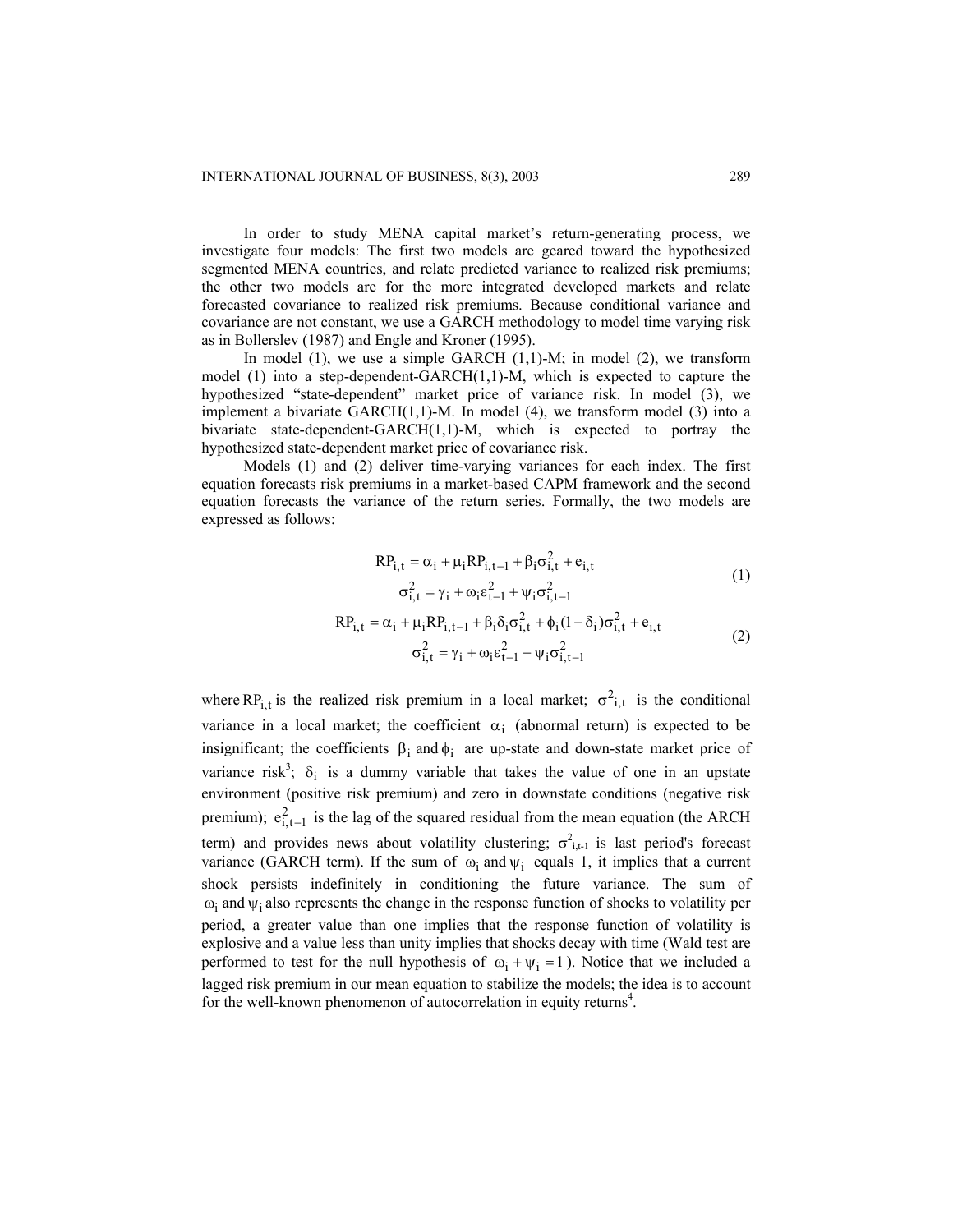The next two models consist of slightly modified BEKK (Baba, Engle, Kroner and Kraft) models. This approach provides time-varying variance of a market and the world portfolio, as well as time-varying covariance. For two markets, there are six equations that need to be solved simultaneously. The first equation relates risk premiums to forecasted covariance. The two following equations relate risk premiums for a market and the world to inherent forecasted variance. The next two equations forecast the variance of the two portfolios. The final equation forecasts the covariance between a market and the world. Models (3) and (4) can be formally expressed as follows:

$$
RP_{i,t} = \alpha_{i,m} + \mu_{i,m} RP_{i,t-1} + \beta_{i,m} \sigma_{i,m,t} + e_{i,m,t}
$$
  
\n
$$
RP_{i,t} = \alpha_i + \beta_i \sigma_{i,t}^2 + e_{i,t}
$$
  
\n
$$
RP_{m,t} = \alpha_m + \beta_m \sigma_{m,t}^2 + e_{m,t}
$$
  
\n
$$
\sigma_{i,t}^2 = \gamma_i + \omega_i e_{i,t-1}^2 + \psi_i \sigma_{i,t-1}^2
$$
  
\n
$$
\sigma_{m,t}^2 = \gamma_m + \omega_m e_{m,t-1}^2 + \psi_m \sigma_{m,t-1}^2
$$
  
\n
$$
\sigma_{i,m,t} = \gamma_i \gamma_m + \omega_i \omega_m e_{i,t-1} + \psi_m \sigma_{i,m,t-1}^2
$$
  
\n(3)

$$
RP_{i,t} = \alpha_{i,m} + \mu_{i,m} RP_{i,t-1} + \beta_{i,m} \delta_i \sigma_{i,m,t} + \phi_{i,m} (1 - \delta_i) \sigma_{i,m,t} + e_{i,m,t}
$$
  
\n
$$
RP_{i,t} = \alpha_i + \beta_i \sigma_{i,t}^2 + e_{i,t}
$$
  
\n
$$
RP_{m,t} = \alpha_m + \beta_m \sigma_{m,t}^2 + e_{m,t}
$$
  
\n
$$
\sigma_{i,t}^2 = \gamma_i + \omega_i e_{i,t-1}^2 + \psi_i \sigma_{i,t-1}^2
$$
  
\n
$$
\sigma_{m,t}^2 = \gamma_m + \omega_m e_{m,t-1}^2 + \psi_m \sigma_{m,t-1}^2
$$
  
\n
$$
\sigma_{i,m,t} = \gamma_i \gamma_m + \omega_i \omega_m e_{i,t-1} e_{m,t-1} + \psi_i \psi_m \sigma_{i,m,t-1}
$$
 (4)

where  $RP_{m,t}$  is the realized risk premium in the world market;  $RP_{i,t}$  is the realized risk premium in a market;  $\sigma_{i,m,t}$  is the covariance between the world and a given market;

 $\beta_{i,m}$  and  $\phi_{i,m}$  are up-state and down-state market price of covariance risk and  $\sigma_{m,t}^2$  is the variance of the world market. The other variables have the same definitions as in models (1) and (2).

Models (1), (2), (3) and (4) are tested on the nineteen country indices starting from January  $1<sup>st</sup>$ , 1990 and ending in June  $1<sup>st</sup>$ , 2001. We use a Bollerslev-Wooldridge heteroskedasticity consistent covariance to compute the Quasi Maximum Likelihood (QML) covariances and standard errors as described by Bollerslev and Wooldridge (1992).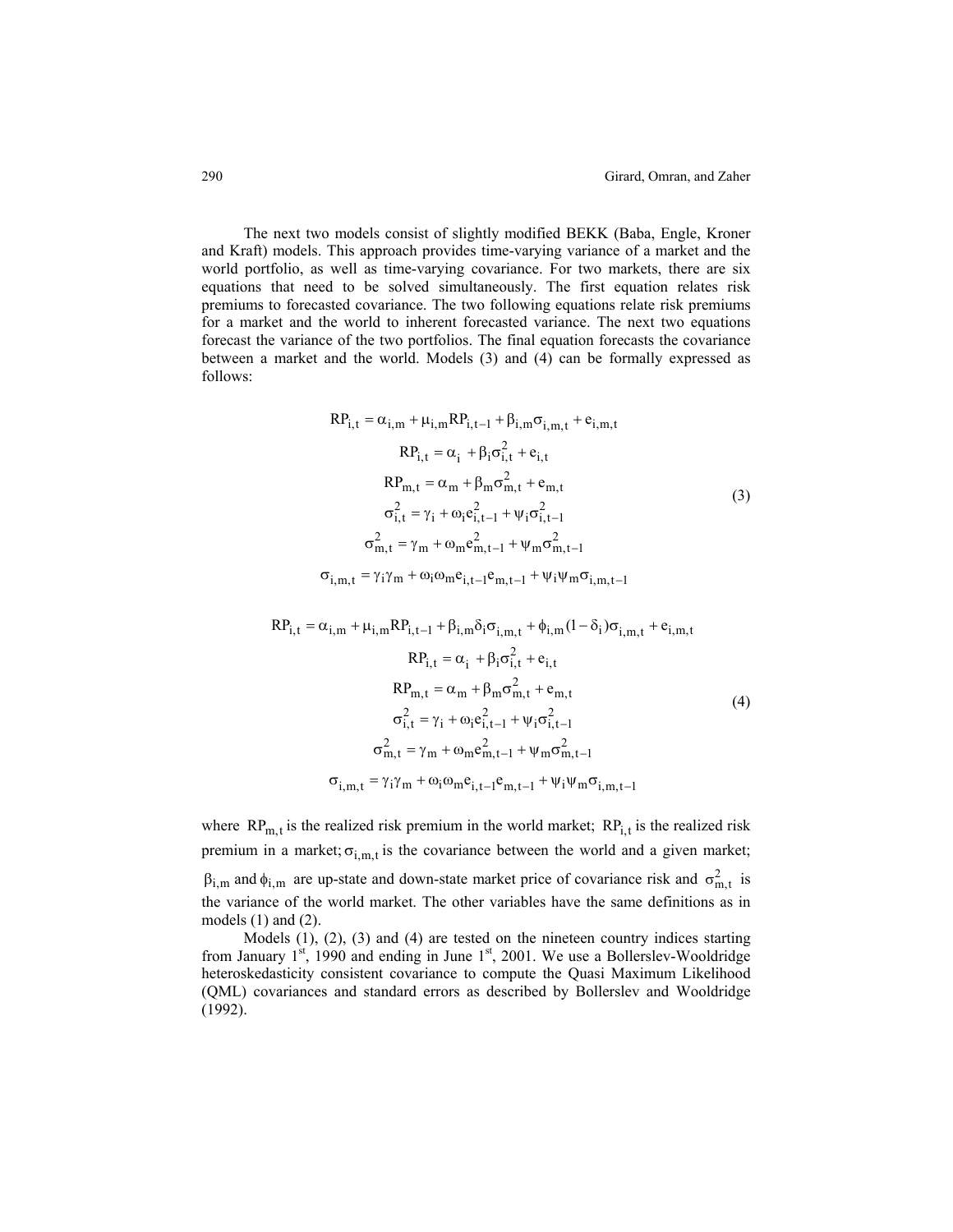The second issue addressed in our paper is overreaction to a change in risk unwarranted by variance (or covariance) alone. We use the results of the statedependent CAPM (equations (2) and (4)) to infer on the change on the return generating process in response to a change in volatility. Under rational expectations, positive and negative market price of variance risk ( $\beta_i$  and  $\phi_i$ ) and covariance risk ( $\beta_{i,m}$  and  $\phi_{i,m}$ ) should be equal in intensity. If not, the market overreacts to a change in variance or covariance<sup>5</sup> (Avard et al., 2001). For example, if the negative market price of risk associated with an expected negative risk premium is greater than the positive market price of risk associated with an expected positive risk premium, it indicates that risk premiums tend to be reduced by an increase in risk. This would imply that investors have an overly optimistic behavior unwarranted by variance or covariance alone or, equivalently, that negative risk premiums revert to the mean faster than positive risk premiums. To investigate overreaction, we conduct Wald tests for the null hypotheses of  $\beta_i + \phi_i = 0$  and  $\beta_{i,m} + \phi_{i,m} = 0$ .

## **III. DATA**

We obtained our return series from Datastream. There are several possible sources for MENA market returns: MSCI, IFC and local index. Each of these sources started to cover MENA markets at different dates. In our study, we choose the provider that started the coverage the earliest. For instance, Jordan and Turkey were covered by MSCI in the late 80s. Egypt, Israel, and Morocco are also covered the earliest by MSCI during the 90s. Saudi Arabia, Bahrain and Oman<sup>6</sup> are only covered by IFC. Kuwait, Lebanon and Tunisia<sup>7</sup> price series are only available in local indices, which coverage started in the 90s. The price series for developed markets are available since the 60s or 70s through MSCI.

We use daily, weekly and monthly market index data for observation periods within the January 1990 through June 2001 range. We chose a starting date of January 1<sup>st</sup>, 1990 because nine of the eleven MENA return series are only available after 1990. The observation periods for all countries are not the same, but the construction of the indices is based on value-weighted portfolios. MSCI and IFC indices are usually highly correlated and reflect a constant methodology across markets; they capture the spirit of an all-share index by including replicable subsets of shares and targeting sixty percent of total market capitalization. These indices do not take into consideration restrictions on foreign ownership. A summary of the source, study range and observations for each series is provided in Table 1.

All reported tests use daily returns data calculated from the percent logarithmic difference between closing prices. We use daily data to capture potential short-lived interactions because it is well known in the literature that using monthly data may not be appropriate in describing the effect of capital movement (an intrinsically short-term occurrence). In addition, many of our series have less than eight years in coverage; thus, the univariate and bivariate GARCH models might not converge with too few data points. Finally, it might be argued that high frequency data can be problematic when infrequent trading occurs. Therefore, we repeat the tests using weekly and monthly data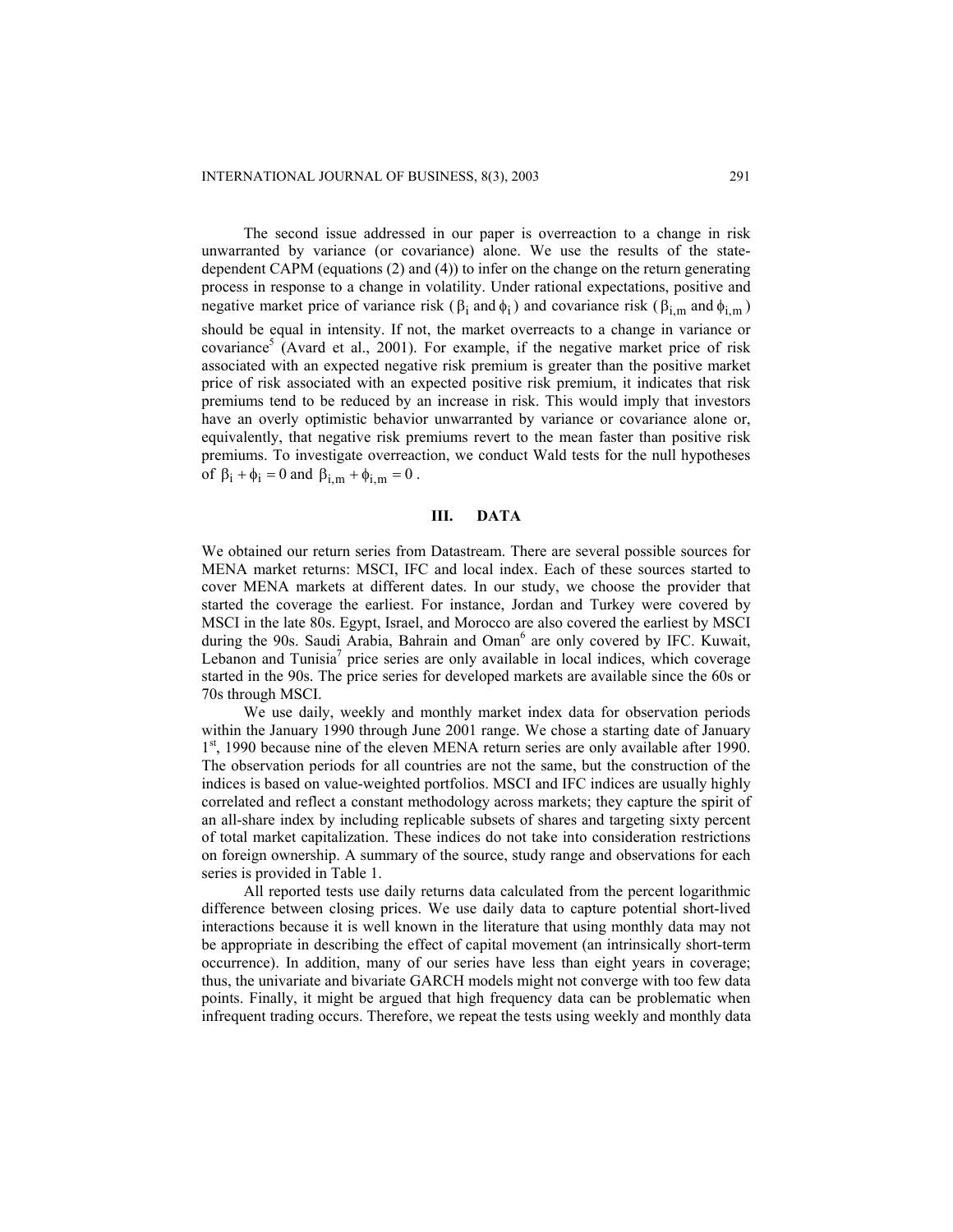and report the results only if they are different from those obtained from the analysis using daily data.

|                        |                              | Period   |        |       | Observations |         |
|------------------------|------------------------------|----------|--------|-------|--------------|---------|
| Country                | Source (a)                   | Start    | End    | Daily | Weekly       | Monthly |
| Australia              | <b>MSCI</b>                  | 1/1/90   | 6/1/01 | 2975  | 596          | 138     |
| Canada                 | <b>MSCI</b>                  | 1/1/90   | 6/1/01 | 2975  | 596          | 138     |
| France                 | <b>MSCI</b>                  | 1/1/90   | 6/1/01 | 2975  | 596          | 138     |
| Germany                | <b>MSCI</b>                  | 1/1/90   | 6/1/01 | 2975  | 596          | 138     |
| Japan                  | <b>MSCI</b>                  | 1/1/90   | 6/1/01 | 2975  | 596          | 138     |
| Switzerland            | <b>MSCI</b>                  | 1/1/90   | 6/1/01 | 2975  | 596          | 138     |
| United Kingdom         | <b>MSCI</b>                  | 1/1/90   | 6/1/01 | 2975  | 596          | 138     |
| <b>United States</b>   | <b>MSCI</b>                  | 1/1/90   | 6/1/01 | 2975  | 596          | 138     |
| $G7$ Index $(b)$       | <b>MSCI</b>                  | 1/1/90   | 6/1/01 | 2975  | 596          | 138     |
| Bahrain                | <b>International Finance</b> | 4/20/00  | 6/1/01 | 290   | 59           | 15      |
|                        | Corporation                  |          |        |       |              |         |
| Egypt                  | <b>MSCI</b>                  | 12/30/94 | 6/1/01 | 1671  | 334          | 78      |
| <b>Israel</b>          | <b>MSCI</b>                  | 1/1/93   | 6/1/01 | 2192  | 438          | 102     |
| Jordan                 | <b>MSCI</b>                  | 1/1/90   | 6/1/01 | 2975  | 596          | 138     |
| Kuwait                 | "KIC" (local market          | 12/28/94 | 6/1/01 | 1673  | 334          | 78      |
|                        | $index)$ (e)                 |          |        |       |              |         |
| Lebanon                | "BLOM" (local market         | 1/22/96  | 6/1/01 | 1394  | 280          | 66      |
|                        | index) (e)                   |          |        |       |              |         |
| Morocco                | <b>MSCI</b>                  | 1/2/95   | 6/1/01 | 1671  | 334          | 78      |
| Oman                   | <b>International Finance</b> | 4/20/00  | 6/1/01 | 290   | 59           | 15      |
|                        | Corporation                  |          |        |       |              |         |
| Saudi Arabia           | <b>International Finance</b> | 1/2/98   | 6/1/01 | 891   | 178          | 42      |
|                        | Corporation                  |          |        |       |              |         |
| Tunisia                | "TUNINDEX" (local            | 1/1/98   | 6/1/01 | 892   | 178          | 42      |
|                        | market index) (e)            |          |        |       |              |         |
| Turkey                 | <b>MSCI</b>                  | 1/1/90   | 6/1/01 | 2975  | 596          | 138     |
| <b>Emerging Market</b> | <b>MSCI</b>                  | 1/1/90   | 6/1/01 | 2975  | 596          | 138     |
| $(EM)$ Index $(c)$     |                              |          |        |       |              |         |
| World Index All        | <b>MSCI</b>                  | 1/1/90   | 6/1/01 | 2975  | 596          | 138     |
| Countries "AC" (d)     |                              |          |        |       |              |         |
| U.S. Treasury          | Datastream                   | 1/1/90   | 6/1/01 | 2975  | 596          | 138     |
| Bill (3-month)         |                              |          |        |       |              |         |

**Table 1** Sources, period covered and observations

\* MSCI = Morgan Stanley Capital International

(a) Data providers of daily, weekly and monthly index prices in U.S. Dollars (or returns for the U.S. Treasury Bill series).

(b) Market Index combining Canada, France, Germany, Italy, Japan, United Kingdom and USA.

(c) All emerging markets in the MSCI universe (26 countries including Egypt, Israel, Jordan, Morocco and Turkey).

(d) All developed and emerging markets in the MSCI universe (49 countries, including Egypt, Israel, Jordan, Morocco, Turkey, and the eight developed markets used in the study).

(e) Local market series are converted into U.S. Dollars using the corresponding exchange rate series provided by Datastream.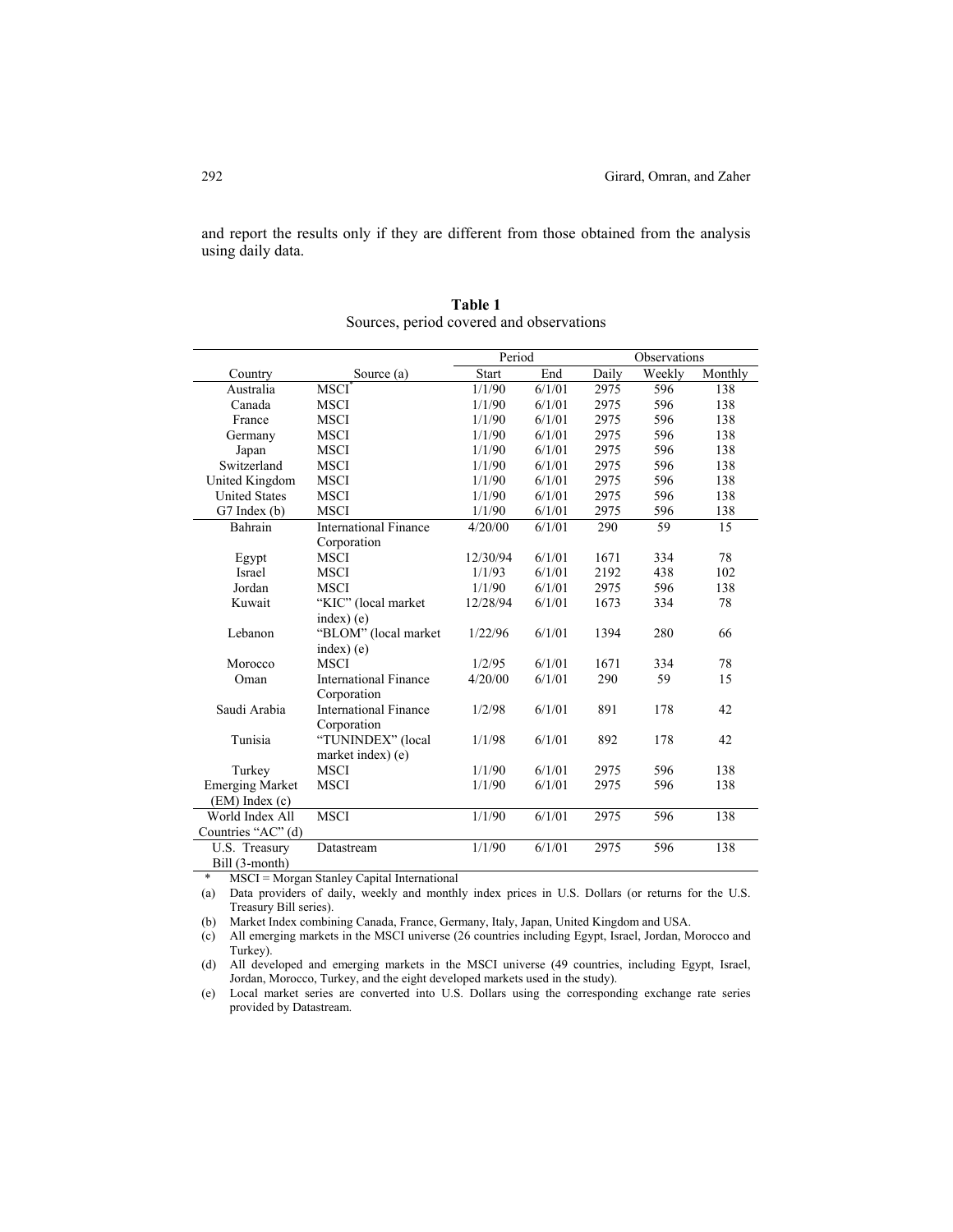| Country $(a)$    | Obs. Mean(a) Std. Dev(a) Max. (a) Min. (a) |                   |       |                           |          | Correlation (a)                                     | 8 (b)         | <b>Skew</b> | Kurt          | IB(c)     |
|------------------|--------------------------------------------|-------------------|-------|---------------------------|----------|-----------------------------------------------------|---------------|-------------|---------------|-----------|
| Australia        | 4.52%<br>2974                              | 17.28%            |       | 1824.82% -1757.53% 0.58   |          | $0.39**$                                            | $-0.00$       |             |               |           |
| Canada           | 5.13%<br>2974                              | 16.54%            |       | 318.29% -2449.23% 0.586   |          | $0.79**$                                            | $-0.76$       | 1.57        | **<br>384.7** | $0.07**$  |
| France           | 7.43%<br>2974                              | 18.83%            |       | 856.22% -2565.93% 0.625   |          | $0.96**$                                            | 0.26          | 6.43        | $1493.3**$    | $0.05**$  |
| Germany          | 5.97%<br>2974                              | 20.69%            |       | 772.00% -3479.25% 0.605   |          | $1.02**$                                            | 0.48          | 9.33        | $5083.3**$    | 0.01      |
| Japan            | $-4.20%$<br>2974                           | 24.10%            |       | 8092.64% -2119.46% 0.585  |          | $1.15**$                                            | 0.43          | 7.35        | $2432.4**$    | $0.06***$ |
| Switzerland      | 11.17%<br>2974                             | 17.17%            |       | 702.72% -2376.36% 0.568   |          | $0.80**$                                            | 0.30          | 7.40        | 2441.8**      | $0.05**$  |
|                  | 2974 6.44%                                 | 15.95%            |       | 831.09% -1356.37% 0.624   |          | $0.81***$                                           | $-0.01$       | 5.46        | $751.5**$     | $0.06***$ |
| $\overline{S}$   | 11.24%<br>2974                             | 15.14%            |       | 230.60% -1755.64% 0.746   |          | $0.92***$                                           | 0.26          | 7.72        | 2798.9**      | 0.01      |
| G                | 5.89%<br>2974                              | 12.78%            |       | 191.27% -1221.97% 0.992   |          | $1.03**$                                            | $-0.17$       | 6.36        | $[411.1**]$   | $0.16***$ |
| Bahrain          | -17.38%8.63%<br>289                        |                   |       | 23.69% -773.31% 0.009     |          | 0.01                                                | $-0.30$       | 11.28       | 823.8**       | $0^{**}$  |
| Egypt            | 3.66%<br>1670                              | 22.09%            |       | 845.14% -1708.08% 0.003   |          | 0.01                                                | 0.41          | 7.27        | $.317.3**$    | $0.08***$ |
| Israel           | 5.01%<br>2191                              | 26.39%            |       | 2087.76% -2467.94% 0.387  |          | $0.86***$                                           | $-0.31$       | 7.21        | $1648.8**$    | 0.02      |
| Jordan           | $-0.80%$<br>2974                           | 12.28%            |       | 857.56% -1597.69% 0.016   |          |                                                     | 1.37          | 17.27       | 5615.8**      | $0.10**$  |
| Kuwait           | 6.07%<br>1672                              | 11.23%            |       | 983.43% -806.85% 0.002    |          | $\begin{array}{c} 0.02 \\ 0.01 \\ 0.01 \end{array}$ |               | 6.13        | 589.1**       | $0.11**$  |
| $-ebanon$        | 1393                                       | $-13.01\%$ 15.90% |       | 571.91%-1194.43%0.006     |          |                                                     | 0.23          | 7.26        | $1062.1**$    | $0.16***$ |
| Morocco          | 6.35%<br>1670                              | 11.73%            |       | 575.18% -1021.02% 0.002   |          |                                                     | 0.38          | 10.44       | \$891.0**     | $0.13**$  |
| <b>Jman</b>      | $-26.64%$<br>289                           | 13.38%            |       | 950.38% - 908.44% - 0.009 |          | $-0.01$                                             | 3.18          | 34.11       | $7205.3**$    | $0.25***$ |
| Saudi Arabia 890 | 4.32%                                      | 14.45%            |       | 617.09% -1511.25% 0.056   |          | 0.05                                                | 0.62          | 13.13       | 8817.5**      | 0.03      |
| Turkey           | $-1.06%$<br>2974                           | 54.05%            |       | 547.73% -6909.72% 0.132   |          | $0.58***$                                           | $\frac{1}{2}$ | 8.48        | $$724.5**$    | $0.11**$  |
| Tunisia          | 2.41%<br>891                               | 10.88%            |       | 188.11%-857.60%-0.008     |          | 0.01                                                | 0.73          | 8.56        | 195.0**       | $0.18***$ |
| EМ               | $-0.55%$<br>2974                           | 16.27%            |       | 512.59% -1767.63% 0.494   |          | $0.66**$                                            | 0.37          | 7.14        | $2171.7**$    | $0.26***$ |
| World            | 2974 6.02%                                 | 2.29%             |       | 201.69% -1312.76% 1.000   |          |                                                     | $-0.21$       | 6.58        | $610.2***$    | $0.19**$  |
| $T-Bill$         | 5.07%<br>2974                              | 0.08%             | 8.26% | 2.65%                     | $-0.039$ |                                                     | 0.32          | 3.21        | 58.40         | $0.99**$  |

Descriptive statistics for each daily return series Descriptive statistics for each daily return series **Table 2**

(a) All series are in U.S. Dollars. Daily mean, maximum and minimum returns are annualized by multiplying by 252 and daily standard deviations are annualized<br>by multiplying by 252<sup>12</sup>. Correlations with the world portfoli R<sub>it</sub>=α+βRP<sub>m</sub>,+ε<sub>t</sub> where R<sub>it</sub> is the return of a market and RP<sub>m</sub>, is the world risk premium (MSCI AC WORLD return minus the T-Bill rate); Ljung-Box Qres<sub>12</sub> and kurtosis, and k represents the number of estimated coefficients used to create the series. Under the null hypothesis of a normal distribution, the Jarque-Bera Qres<sup>2</sup><sub>12</sub> are computed on the residuals of this regression. (c) Test of normality for the return series:JB=[(n-k)/6]x[S<sup>2</sup>+(K-3)<sup>2</sup>/4], where S is the skewness, K is the statistic is distributed as  $\chi^2$  with 2 degrees of freedom. (d) Ljung-Box tests for serial correlation in returns (1 and 12 lags). \*, \*\* denote rejection of the null hypothesis at the 5% and 1% levels, respectively.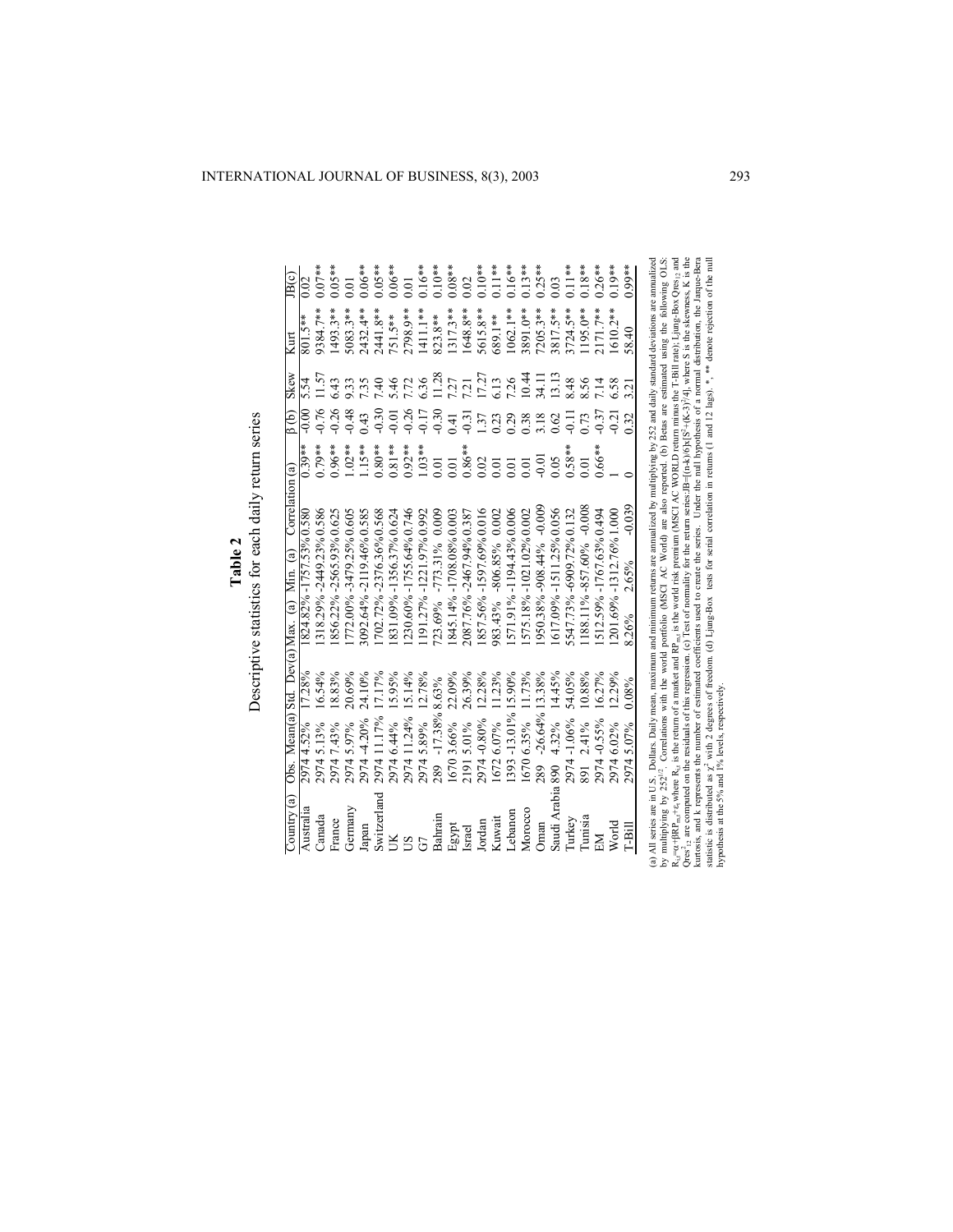The equity returns presented in Table 1 are calculated in U.S. Dollars. This is more appropriate in segmented markets because inflation trends are taken into account through Fisher equation (Liew, 1995). Also, it provides uniformity in the comparison of one market to another. When we use local series (Kuwait, Lebanon and Tunisia), prices are converted in Dollars using the exchange rate series provided by Datastream. When calculating risk premiums, we use the three-month T-Bill rate as a proxy for the riskfree rate.

### **IV. EMPIRICAL FINDINGS**

### **A. Analysis of the Data**

Descriptive statistics for each series' daily returns are presented in Table 2. Mean, maximum, minimum, standard deviation, correlation with the world portfolio (MSCI AC World), skewness (the chance of an unexpected large positive or negative movement in returns) and kurtosis (the likelihood of big positive or negative returns), Jarque-Bera tests (test of normality), and Ljung-Box serial correlation of returns (predictability in one lag and twelve lags) are described. Using a simple OLS regression of a market return with the world risk premium, we compute the beta of each market (relative to the world portfolio); inherent serial correlation of residuals (Qres 12) and squared residuals tests are also estimated ( $Qres<sup>2</sup> 12$ ).

Developed countries' markets seem to have positive average returns, except for Japan. On the other hand, MENA markets' annualized returns are much lower and negative for Bahrain, Lebanon, Oman, Turkey and Jordan. The remaining MENA markets show average (low) positive returns.

With the exception of Israel, Egypt and Turkey, MENA markets' volatility is lower than in developed markets. Egypt and Israel's standard deviation are in the same range as for Germany and Japan. Only Turkey (54%) fits the high volatility stigma that characterizes emerging markets.

With the exception of Bahrain, Israel and Turkey, each MENA country's return series is characterized by positive skewness, while most developed markets have negative skewness (except for Japan). Furthermore, the excess kurtosis in MENA markets' return series is much larger than the one observed in industrialized markets. As a result, the distribution of returns for each of the markets in both developed and MENA countries have fat tails, indicating non-normality. This observation is confirmed by the Jarque-Bera tests for normality in all markets<sup>8</sup>. These results have severe consequences in portfolio management in that returns cannot be completely characterized in terms of mean and variance.

Most markets (except for Israel, Saudi Arabia and Australia) demonstrate some level of serial correlation in returns. Moreover, serial correlation in returns (mostly one lag) is much greater in MENA markets than in the more developed markets. This observation supports that MENA market returns are more persistent or predictable than returns in the industrialized group.

During the overall period, each country's market return series is characterized by residual serial correlation (significant  $Q_{res}$  12), and volatility clustering (significant  $Q_{res}$ <sup>2</sup>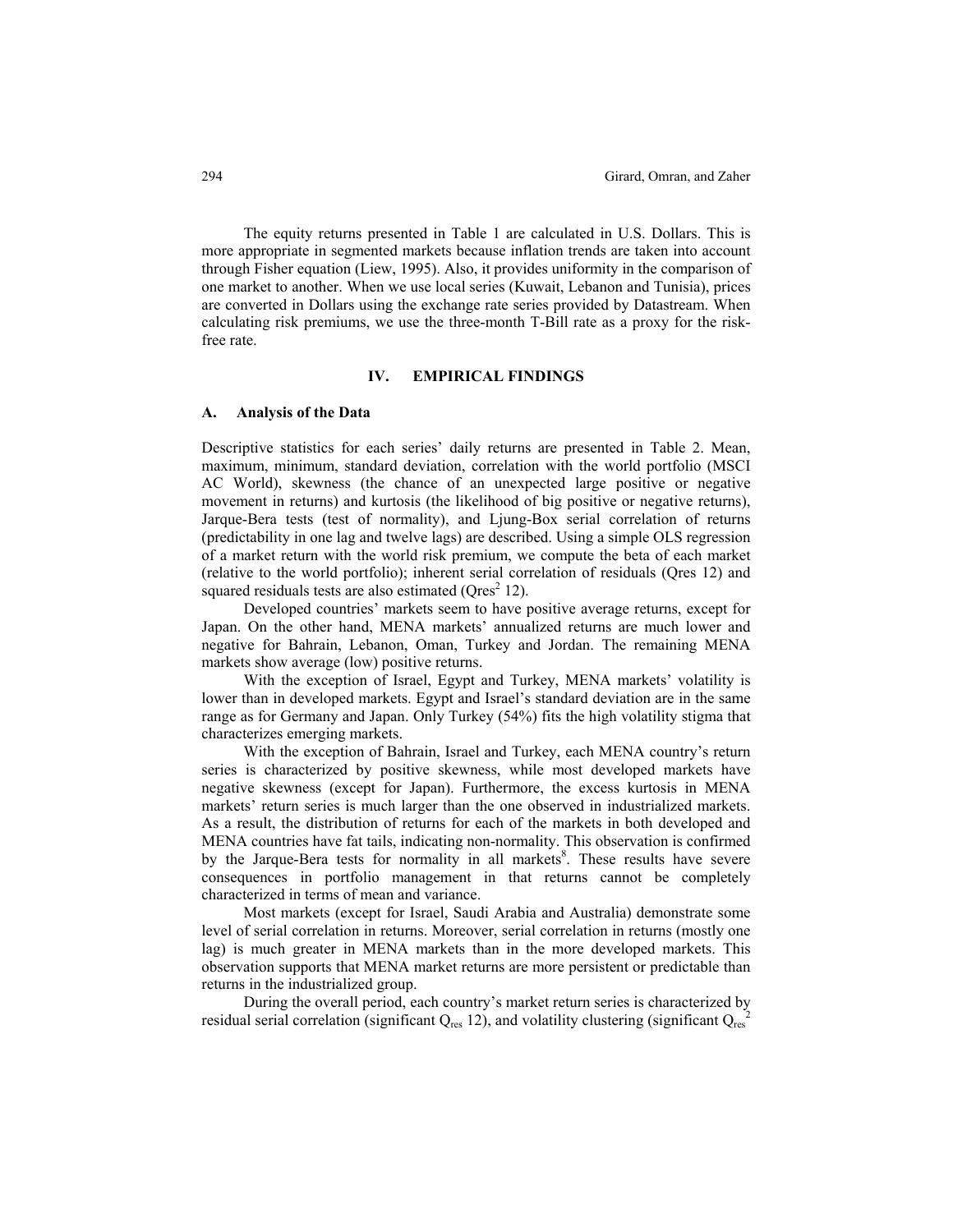12), which strongly suggests that a GARCH parameterization might be appropriate to model the behavior of daily risk premiums.

The estimated betas from the regression of individual market returns with the world risk premiums are significant for all the industrialized markets, thus suggesting that developed markets are integrated. These findings support the notion that beta is an appropriate measure of risk in developed markets. Among the MENA markets, only Israel and Turkey show significant betas; thus, indicating some level of integration with the world market. Alternatively, the estimated betas for the remaining MENA markets are not significant, thus suggesting market segmentation.

The correlation matrix in Table 3 provides further information on the level of integration in each market. All developed countries have returns that are highly contemporaneously correlated (0.2 to 0.7). The global indices are correlated with each other (especially MSCI G7 and MSCI AC World) and all developed markets; MSCI EM (emerging market index) is more modestly correlated with the two other global indices and the developed countries indices. With the exception of Israel and Turkey, MENA markets are not correlated with the world, developed countries, the emerging market index, and themselves. It reinforces the belief that most MENA markets are highly segmented and share little similarity with each other and other emerging markets. This finding suggests that the benefits of diversification might be extremely high with Middle Eastern and North African markets.

**Table 3**  Pairwise correlation of daily market return series<sup>a</sup>

|                                                                                                                        | AU                  |  |                                                             |  | CA FR GE JA SW UK US BA EG IS                                  |  |                                                                                                          | JO KU |  | LE MO OM SA TU |  | TN | G7                                                                                                                                                                              | <b>EM WORLDTB</b> |  |
|------------------------------------------------------------------------------------------------------------------------|---------------------|--|-------------------------------------------------------------|--|----------------------------------------------------------------|--|----------------------------------------------------------------------------------------------------------|-------|--|----------------|--|----|---------------------------------------------------------------------------------------------------------------------------------------------------------------------------------|-------------------|--|
| Australia                                                                                                              | 1                   |  |                                                             |  |                                                                |  |                                                                                                          |       |  |                |  |    |                                                                                                                                                                                 |                   |  |
| Canada                                                                                                                 | 0.19                |  |                                                             |  |                                                                |  |                                                                                                          |       |  |                |  |    |                                                                                                                                                                                 |                   |  |
| France                                                                                                                 | $0.20 \ \ 0.34$     |  |                                                             |  |                                                                |  |                                                                                                          |       |  |                |  |    |                                                                                                                                                                                 |                   |  |
| Germany                                                                                                                | 0.26 0.32 0.68      |  |                                                             |  |                                                                |  |                                                                                                          |       |  |                |  |    |                                                                                                                                                                                 |                   |  |
| Japan                                                                                                                  | 0.29 0.14 0.26 0.27 |  |                                                             |  |                                                                |  |                                                                                                          |       |  |                |  |    |                                                                                                                                                                                 |                   |  |
| Switzerland 0.19 0.25 0.64 0.67 0.27                                                                                   |                     |  |                                                             |  |                                                                |  |                                                                                                          |       |  |                |  |    |                                                                                                                                                                                 |                   |  |
| UK                                                                                                                     |                     |  | 0.20 0.31 0.63 0.55 0.26 0.57                               |  |                                                                |  |                                                                                                          |       |  |                |  |    |                                                                                                                                                                                 |                   |  |
| US                                                                                                                     |                     |  | 0.16 0.60 0.31 0.26 0.18 0.25 0.31                          |  |                                                                |  |                                                                                                          |       |  |                |  |    |                                                                                                                                                                                 |                   |  |
| Bahrain                                                                                                                |                     |  | $0.05$ $0.05$ $-0.04$ $-0.05$ $0.11$ $-0.06$ $-0.06$ $0.01$ |  |                                                                |  |                                                                                                          |       |  |                |  |    |                                                                                                                                                                                 |                   |  |
| Egypt                                                                                                                  |                     |  |                                                             |  | $0.09 - 0.01$ $0.02$ $0.03$ $0.04$ $0.02$ $0.02$ $0.04$ $0.04$ |  |                                                                                                          |       |  |                |  |    |                                                                                                                                                                                 |                   |  |
| Israel                                                                                                                 |                     |  |                                                             |  | 0.15 0.33 0.26 0.31 0.12 0.18 0.24 0.31 0.06 0.10              |  |                                                                                                          |       |  |                |  |    |                                                                                                                                                                                 |                   |  |
| Jordan                                                                                                                 |                     |  |                                                             |  |                                                                |  | $0.00$ $0.02$ $0.00$ $0.02$ $0.00$ $0.02$ $0.01$ $0.02$ $0.08$ $0.06$ $0.03$ 1                           |       |  |                |  |    |                                                                                                                                                                                 |                   |  |
| Kuwait                                                                                                                 |                     |  |                                                             |  |                                                                |  | $0.00 - 0.02$ $0.02$ $0.03$ $0.07$ $0.03$ $0.04 - 0.03 - 0.04$ $0.05 - 0.01 - 0.03$ 1                    |       |  |                |  |    |                                                                                                                                                                                 |                   |  |
| Lebanon                                                                                                                |                     |  |                                                             |  |                                                                |  | $-0.02$ 0.01 0.03 0.03 $-0.04$ 0.01 0.03 0.00 $-0.08$ 0.02 $-0.01$ $-0.02$ 0.00                          |       |  |                |  |    |                                                                                                                                                                                 |                   |  |
| Morocco                                                                                                                |                     |  |                                                             |  |                                                                |  | $-0.03 - 0.04 - 0.08 - 0.06 - 0.06 - 0.11 - 0.01 - 0.04 - 0.02 - 0.05 - 0.05 - 0.01 - 0.03 - 0.02$       |       |  |                |  |    |                                                                                                                                                                                 |                   |  |
| Oman                                                                                                                   |                     |  |                                                             |  |                                                                |  | $0.02$ $0.00$ $0.02$ $0.01$ $0.01$ $0.06$ $0.04$ $0.03$ $0.05$ $0.00$ $0.08$ $0.05$ $0.01$ $0.02$ $0.11$ |       |  |                |  |    |                                                                                                                                                                                 |                   |  |
| Saudi Arabia 0.06 0.07 0.06 0.06 0.03 0.07 0.06 0.02 -0.10 0.02 0.07 0.02 0.05 0.02 0.00 -0.04 1                       |                     |  |                                                             |  |                                                                |  |                                                                                                          |       |  |                |  |    |                                                                                                                                                                                 |                   |  |
| Turkey                                                                                                                 |                     |  |                                                             |  |                                                                |  | 0.08 0.09 0.14 0.14 0.10 0.12 0.09 0.05 0.11 0.08 0.11 0.05 -0.01 -0.05 0.01 0.00 0.10                   |       |  |                |  |    |                                                                                                                                                                                 |                   |  |
| Tunisia                                                                                                                |                     |  |                                                             |  |                                                                |  | $0.07 - 0.08$ 0.10 0.11 0.06 0.18 0.03 -0.08 0.00 0.04 -0.06 -0.01 -0.01 0.00 0.27 -0.02 -0.03 0.00      |       |  |                |  |    |                                                                                                                                                                                 |                   |  |
| G7 index                                                                                                               |                     |  |                                                             |  |                                                                |  | 0.53 0.59 0.57 0.54 0.58 0.50 0.58 0.78 0.01 -0.01 0.37 0.02 0.00 0.00 0.00 -0.02 0.04 0.12 -0.03        |       |  |                |  |    |                                                                                                                                                                                 |                   |  |
| EM index                                                                                                               |                     |  |                                                             |  |                                                                |  | 0.34 0.33 0.35 0.37 0.29 0.31 0.33 0.32 0.07 0.09 0.34 0.05 -0.03 -0.01 -0.07 0.02 0.10 0.26 -0.04 0.46  |       |  |                |  |    |                                                                                                                                                                                 |                   |  |
| World Index 0.58 0.59 0.63 0.61 0.59 0.57 0.62 0.75 0.01 0.00 0.39 0.02 0.00 0.01 0.00 -0.01 0.06 0.13 -0.01 0.99 0.49 |                     |  |                                                             |  |                                                                |  |                                                                                                          |       |  |                |  |    |                                                                                                                                                                                 |                   |  |
| Tbill                                                                                                                  |                     |  |                                                             |  |                                                                |  |                                                                                                          |       |  |                |  |    | $-0.02$ $-0.01$ $-0.02$ $-0.01$ $-0.05$ $-0.02$ $-0.02$ $-0.00$ $-0.01$ $-0.06$ $-0.04$ $-0.01$ $-0.05$ $-0.04$ $-0.03$ $-0.00$ $-0.09$ $-0.04$ $-0.01$ $-0.02$ $-0.04$ $-0.07$ | $-0.04$           |  |

"Pairwise" indicates that each correlation coefficient is calculated with the maximum number of observations using all non-missing observations for the relevant series. Also, as for the whole study, the eight developed markets, eleven MENA markets, and three regional indices series are in U.S. Dollars.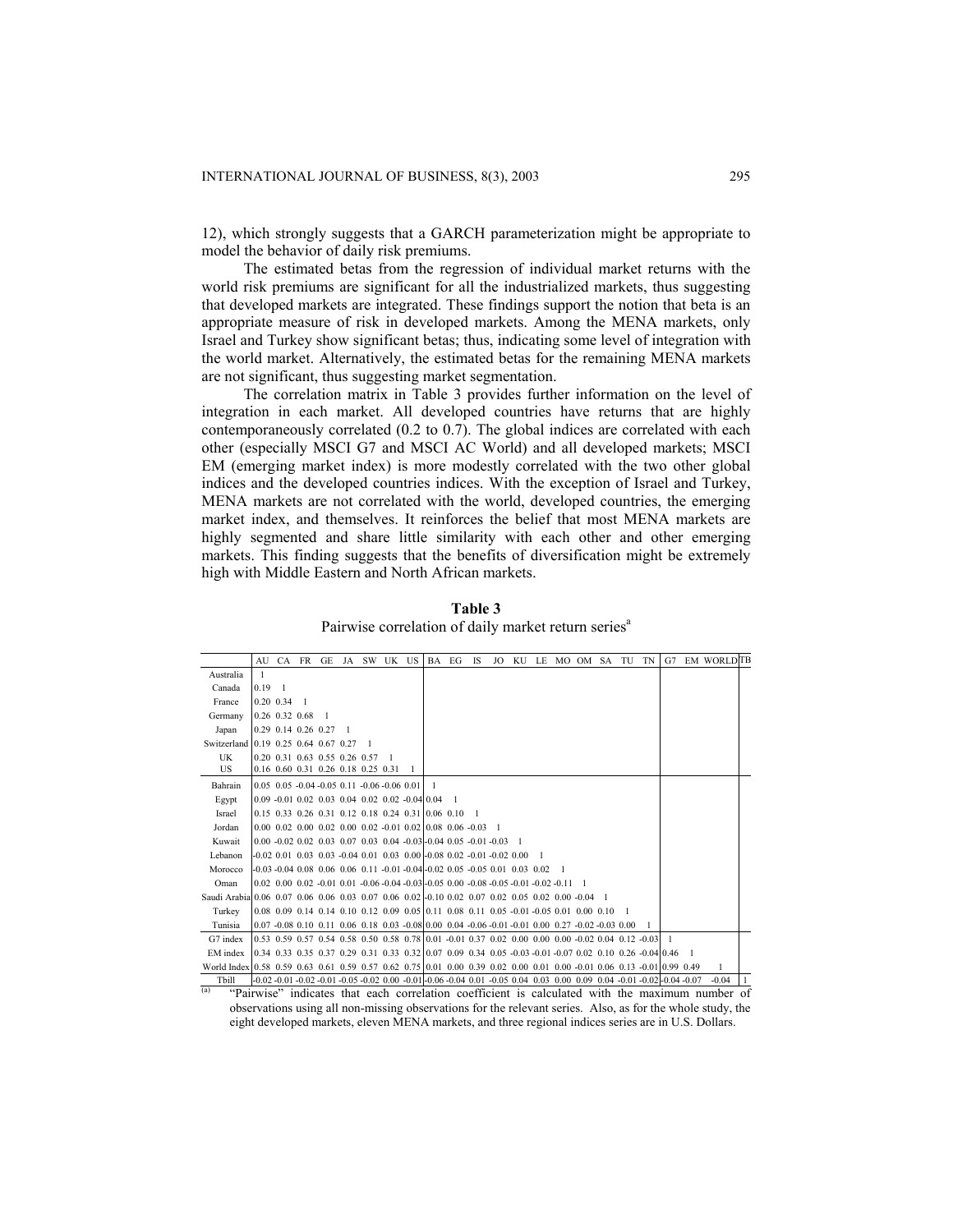At this point it is informative to look at the cross-sections of returns and the different statistical measures of risk (standard deviation, beta, skewness and kurtosis). Figures 1 to 8 depict these cross-sectional relationships.

Interestingly, cross-sections of average returns and standard deviation are statistically flat for MENA markets and developed markets (F statistics are insignificant in Figures 1 and 2). The wide range of standard deviations, returns and correlations indicates that a better efficient frontier can be reached by including MENA markets in a global asset allocation strategy.

The relationship between average returns and betas is flat (F statistics are insignificant in Figures 3 and 4) in developed markets and MENA markets. This result is consistent with Fama and French (1992), but quite puzzling as one expects more return with an increase in systematic risk.

The relationship between skewness and average returns is flat in developed markets (F statistic is insignificant in Figure 5). The same relationship is significantly negative in MENA markets (F statistic is significant in Figure 6). Both results are inconsistent with the theory, as investors prefer positively skewed distributions to the negatively skewed ones.

The relationship between kurtosis and average returns is flat in developed markets (F-statistic is insignificant in Figure 7). The same relationship is significantly negative in MENA markets (F-statistic is significant in Figure 8). In theory, this relationship must be positive because investors seek more reward for a greater likelihood of big positive or negative returns.

In conclusion, we reject beta, local standard deviation, skewness and kurtosis as explanatory variables of returns' cross-sections in developed markets. For MENA countries, standard deviation and beta do not explain the cross-sections of average returns. However, we find significant negative relationships between skewness and kurtosis and average returns. These relationships cannot be explained by the theory and might stem from a small number of cross-sectional observations.

In summary, our findings indicate that MENA markets, like other emerging markets, have low correlation with the world markets and show signs of predictability. Second, MENA capital markets are less volatile than other emerging markets or even developed markets (except for Turkey). Third, while MENA markets seem to be highly segmented, developed markets' returns are serially connected to the beta relative to the world portfolio. Fourth, as in Bekaert et al. (1998), we only find skewness and kurtosis to be instrumental in explaining cross-sections of returns in more segmented capital markets. Finally, we conclude that the cross-sections between returns and beta, standard deviation, skewness and kurtosis are theoretically incoherent or inconclusive for all the markets we examined in the study.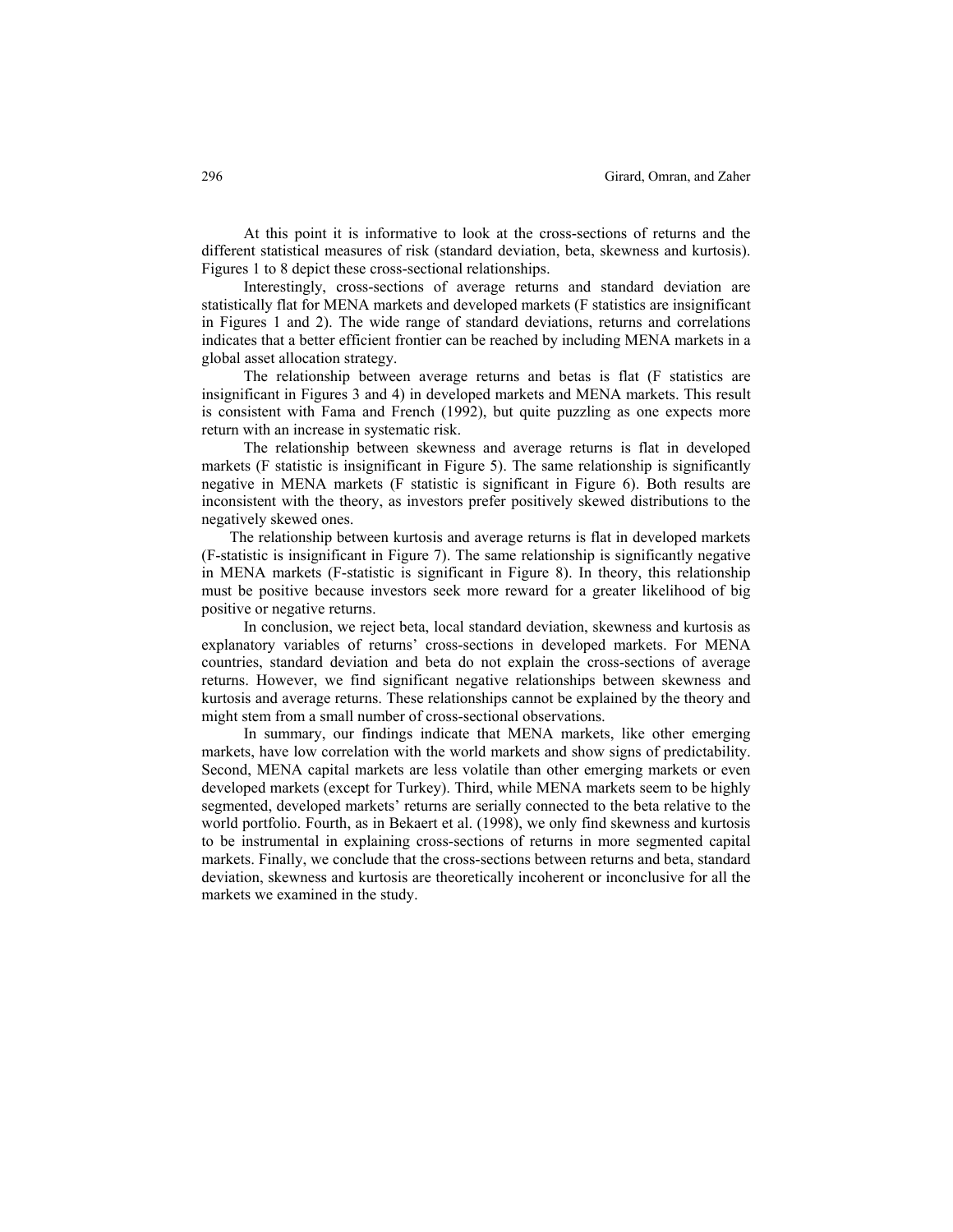**Figure 1**  Cross-sections and trend regression<sup>a</sup> of average daily returns with standard deviation for all developed markets, the world index and T-Bill series



(a) Return = -0.1735 x Standard Deviation + 0.0858, F=0.66, R<sup>2</sup> = 0.0687 (N=11),

t-statistic  $(-0.82)$  (2.47\*) denote rejection of the null hypothesis at the 5% and 1% levels, respectively. All returns are in U.S.

Dollars.

## **Figure 2**  Cross-sections and trend regression<sup>a</sup> of average daily returns with standard deviation for all mena markets, the world index, the emerging market index and T-Bill series



- (a) Return = 0.0332 x Standard Deviation 0.0201, F=0.02, R<sup>2</sup> = 0.0016 (N=14)\
- t-statistic  $(0.14)$   $(-0.42)$ <br>\*\*\* denote rejection of the null hypothesis at the denote rejection of the null hypothesis at the 5% and 1% levels, respectively. All returns are in U.S. Dollars.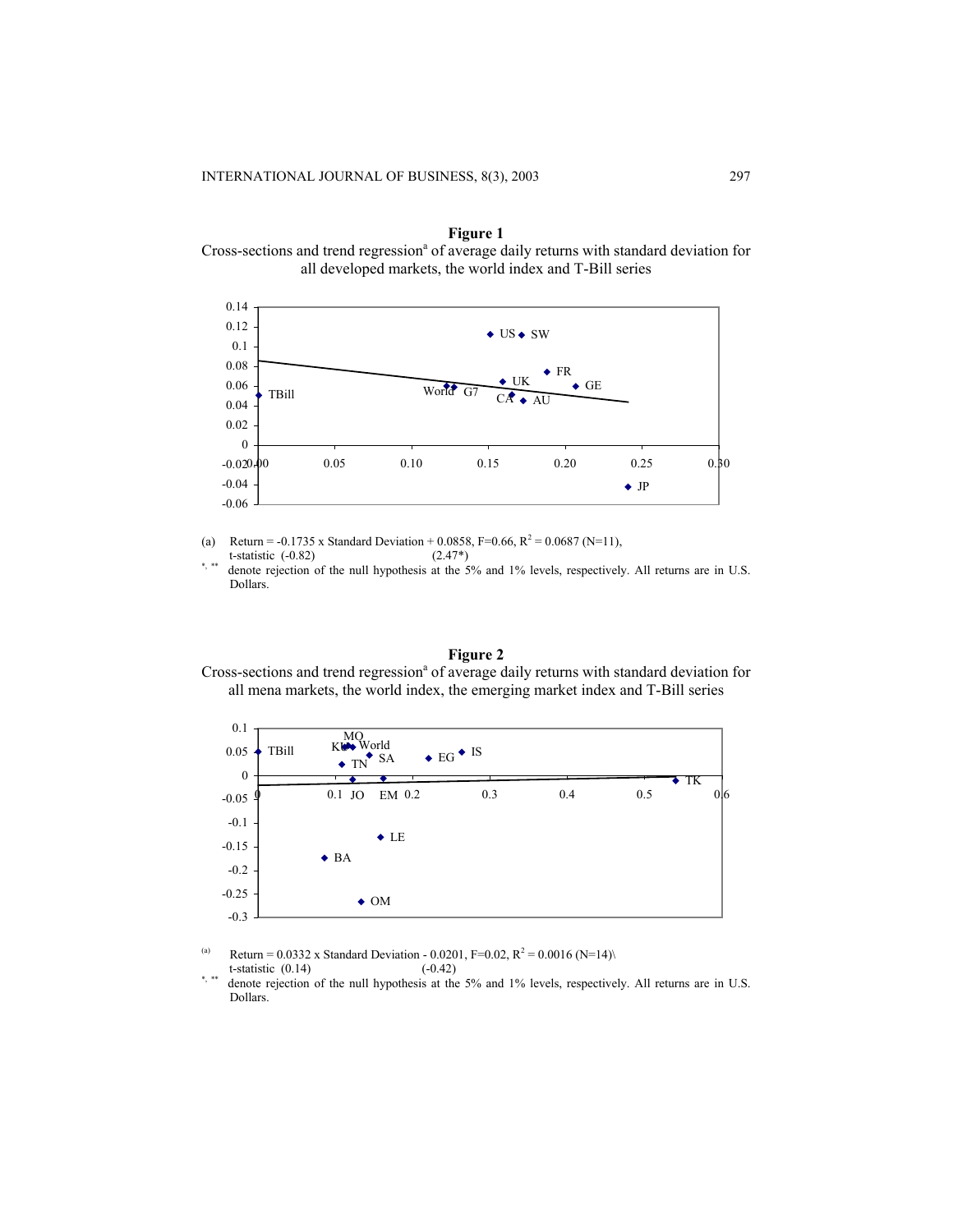**Figure 3**  Cross-sections and trend regression<sup>a</sup> of average daily returns with beta for all developed markets and the world index Series



(a) Return =  $-0.0527$  x Beta + 0.1064, F=0.58, R<sup>2</sup> = 0.0674 (N=10) t-statistic (-0.76) (1.69)

\*,\*\* denote rejection of the null hypothesis at the 5% and 1% levels, respectively. All returns are in U.S. Dollars.

## **Figure 4**  Cross-sections and trend regression<sup>a</sup> of average daily returns with beta for all mena markets, the world portfolio and the emerging market index series



- (a) Return = 0.0933 x Beta 0.0428, F=1.42, R<sup>2</sup> = 0.1143 (N=13)
- t-statistic  $(1.19)$   $(-1.24)$
- denote rejection of the null hypothesis at the 5% and 1% levels, respectively. All returns are in U.S. Dollars.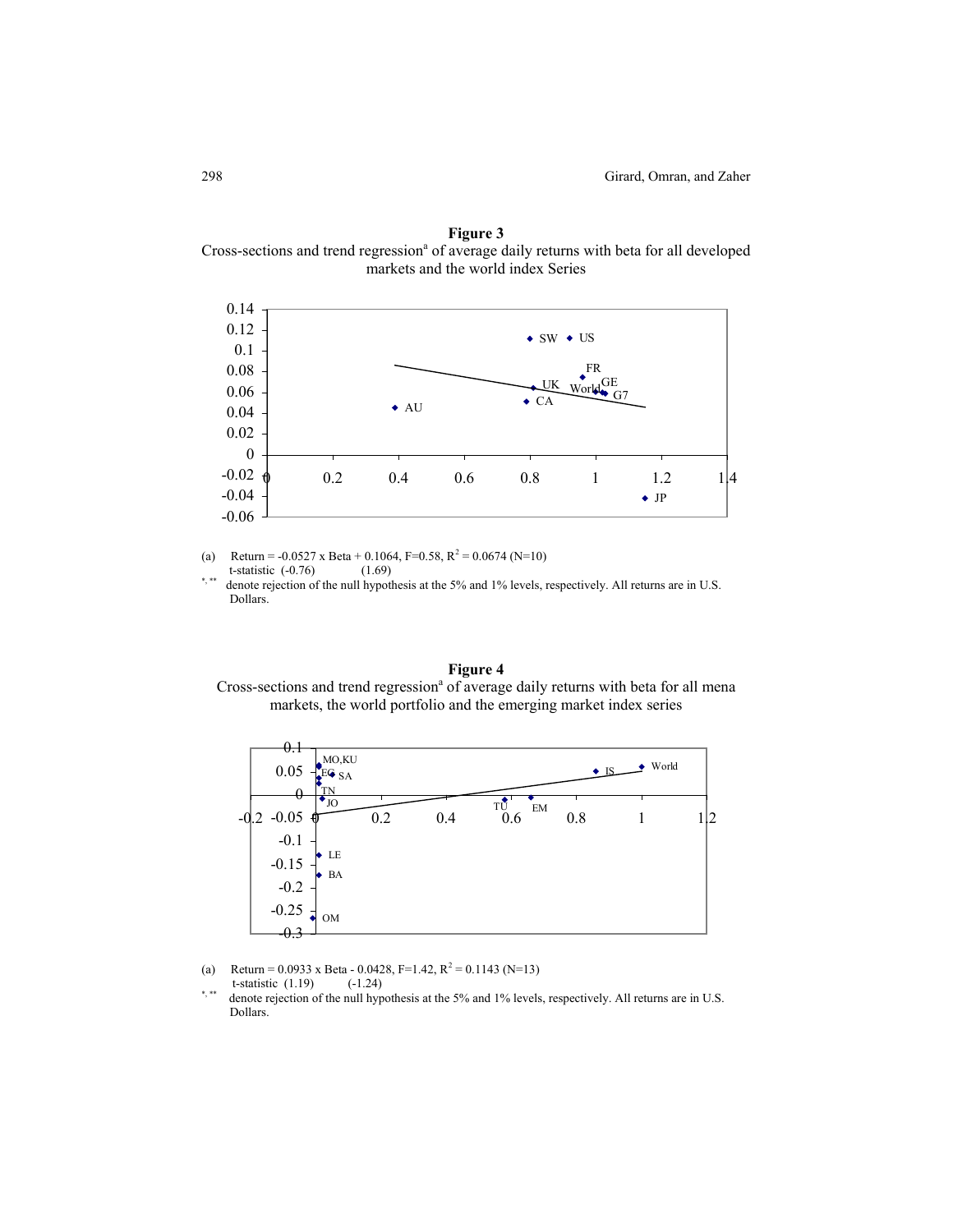**Figure 5**  Cross-sections and trend regression<sup>a</sup> of average daily returns with skewness for all developed markets, the world portfolio and T-Bill series



(a) Return = -0.065 x Skewness + 0.0489, F=3.79, R<sup>2</sup> = 0.2963 (N=11) t-statistic  $(-1.95)$   $(4.08**)$ <br>\*\*\* denote rejection of the null hunothesis

denote rejection of the null hypothesis at the 5% and 1% levels, respectively. All returns are in U.S. Dollars.

## **Figure 6**  Cross-sections and trend regression<sup>a</sup> of average daily returns with skewness for all MENA markets, the world index, the emerging market index and T-Bill series



- (a) Return = -0.0599 x Skewness + 0.0121, F=4.98\*, R<sup>2</sup> = 0.2932 (N=14)
- t-statistic  $(-2.23^*)$   $(0.45)$ <br>\*\*\* denote rejection of the null hypothes
- denote rejection of the null hypothesis at the 5% and 1% levels, respectively. All returns are in U.S. Dollars.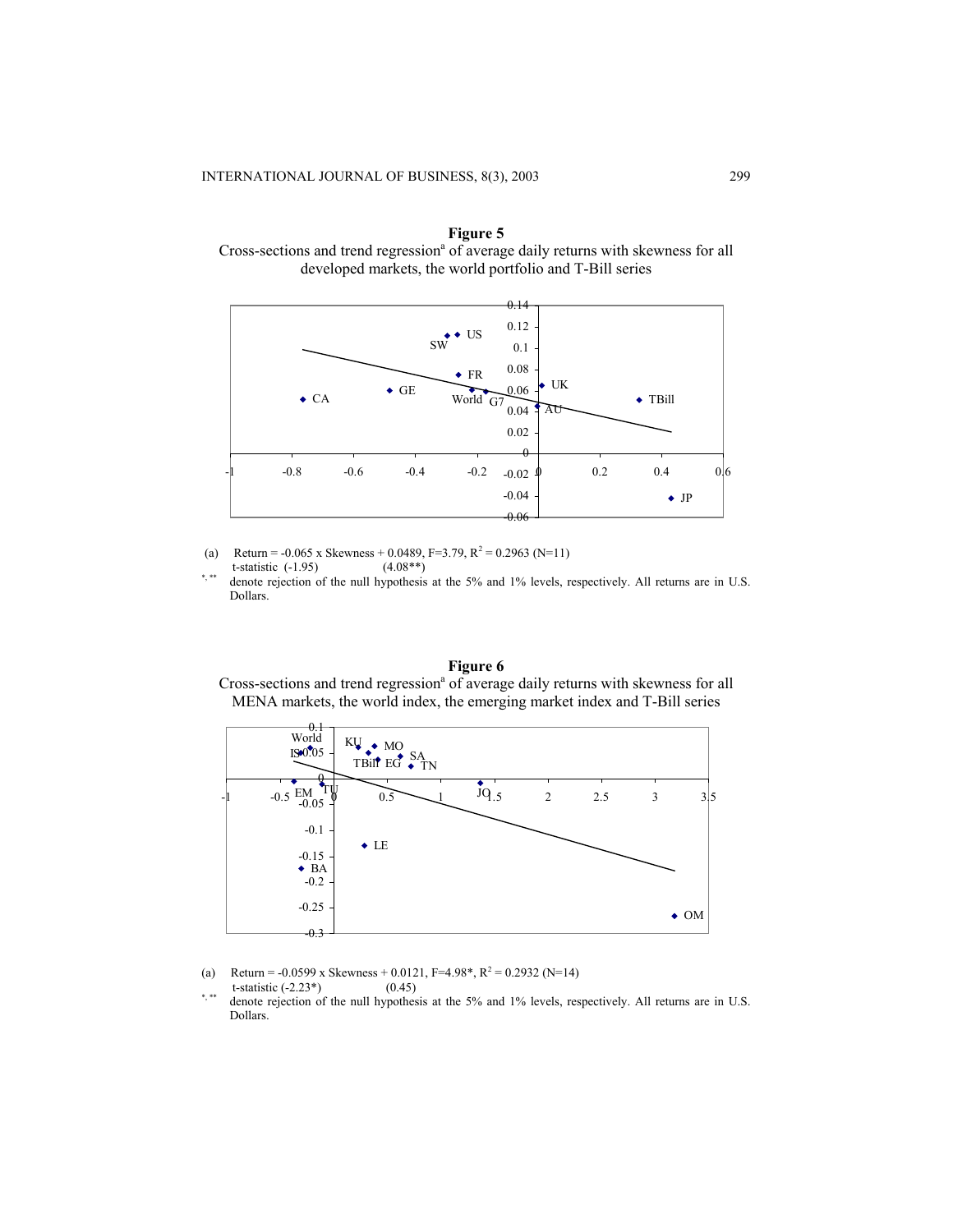**Figure 7**  Cross-sections and trend regression<sup>a</sup> of average daily returns with kurtosis for all developed markets, the world index and T-Bill series



(a) Return =  $0.0005$  x Kurtosis + 0.055, F= 0.08, R<sup>2</sup> = 0.0008 (N=11) t-statistic  $(0.09)$   $(1.20)$ 

denote rejection of the null hypothesis at the 5% and 1% levels, respectively. All returns are in U.S. Dollars.

## **Figure 8**  Cross-sections and trend regression<sup>a</sup> of average daily returns with kurtosis for all MENA markets, the world index, the emerging market index and T-Bill series



- (a) Return = -0.0095 x Kurtosis + 0.0855, F=11.79\*\*, R<sup>2</sup> = 0.4956 (N=14) t-statistic  $(-3.43**)$   $(2.41*)$ <br>\*\*\* denote rejection of the null hypothesis
- denote rejection of the null hypothesis at the 5% and 1% levels, respectively. All returns are in U.S. Dollars.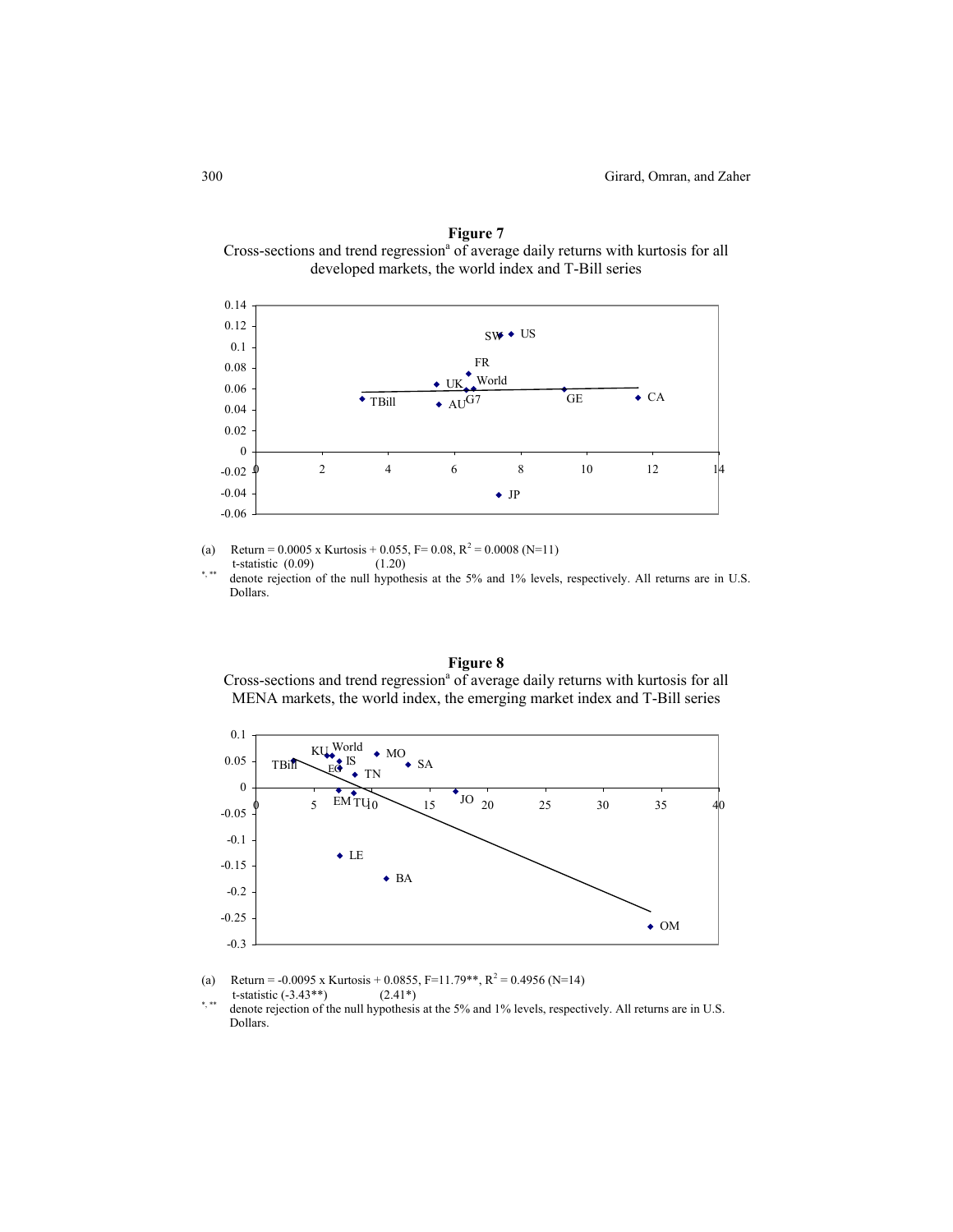#### **B. Analysis of an Intertemporal Relationship between Risk and Return**

During periods of growth, risk does not keep investors away from the market because the stock index generally trends upwards. However, once growth falters, risk drives investors away from equity markets and brings about a direct relationship between risk and returns. Thus, the effect of risk on investor behavior and consequent risk-return relationship should be state-dependent. Based on our findings in section IV.1 and previous research from Harvey (1998), we argue that the relevant risk is the variance of returns in more segmented markets and the covariance of return with the world in more integrated capital markets. To examine whether such observations between risk and return exist serially (over time), we run regression models  $(1)$ ,  $(2)$ ,  $(3)$  and  $(4)^9$ . Note that models (1) and (3) are simpler versions of models (2) and (4), respectively. They do not adjust for the two uncorrelated states of the world. Results inherent to models (1) and (2) are reported in Table 4; those pertaining to models (3) and (4) are outlined in Table 5.

The results of the relationship between realized return and conditional variance are summarized as follows: (1) the simple  $GARCH(1,1)-M$  (model 1) does a poor job modeling the relationship between risk premium and time-varying volatility; (2) all Rsquared values are extremely low (around zero); (3) market price of variance risk  $(\beta)$  is never significant in MENA markets (note that a significant positive relationship is more likely with developed markets). These findings are similar to those of French, Schwert and Stambaugh (1987) and Baillie and DeGennaro (1990).

In its ex-ante form, the CAPM suggests that market price of risk should be positive<sup>10</sup>. Yet, only a post hoc formulation of Sharpe-Lintner's CAPM can be tested. Since the realized risk premium can be positive or negative, it points to a positive or negative market price of risk. Model (2) adjusts for this reality. We find significant positive (negative) market price of risk in expected upstate (downstate) conditions, which indicates that an increase in market conditional variance leads to an increase (further decrease) in market risk premium in up-state (down-state) periods.

In summary, our two-state conditional relationship expressed in model (2) provides a better fit than model (1): coefficients of determination are much greater (Rsquared values range from 0.4 to 0.6 for the industrialized group and 0.3 to 0.5 in the MENA group). These findings restore local variance as an explanatory variable of the return generating process for all markets.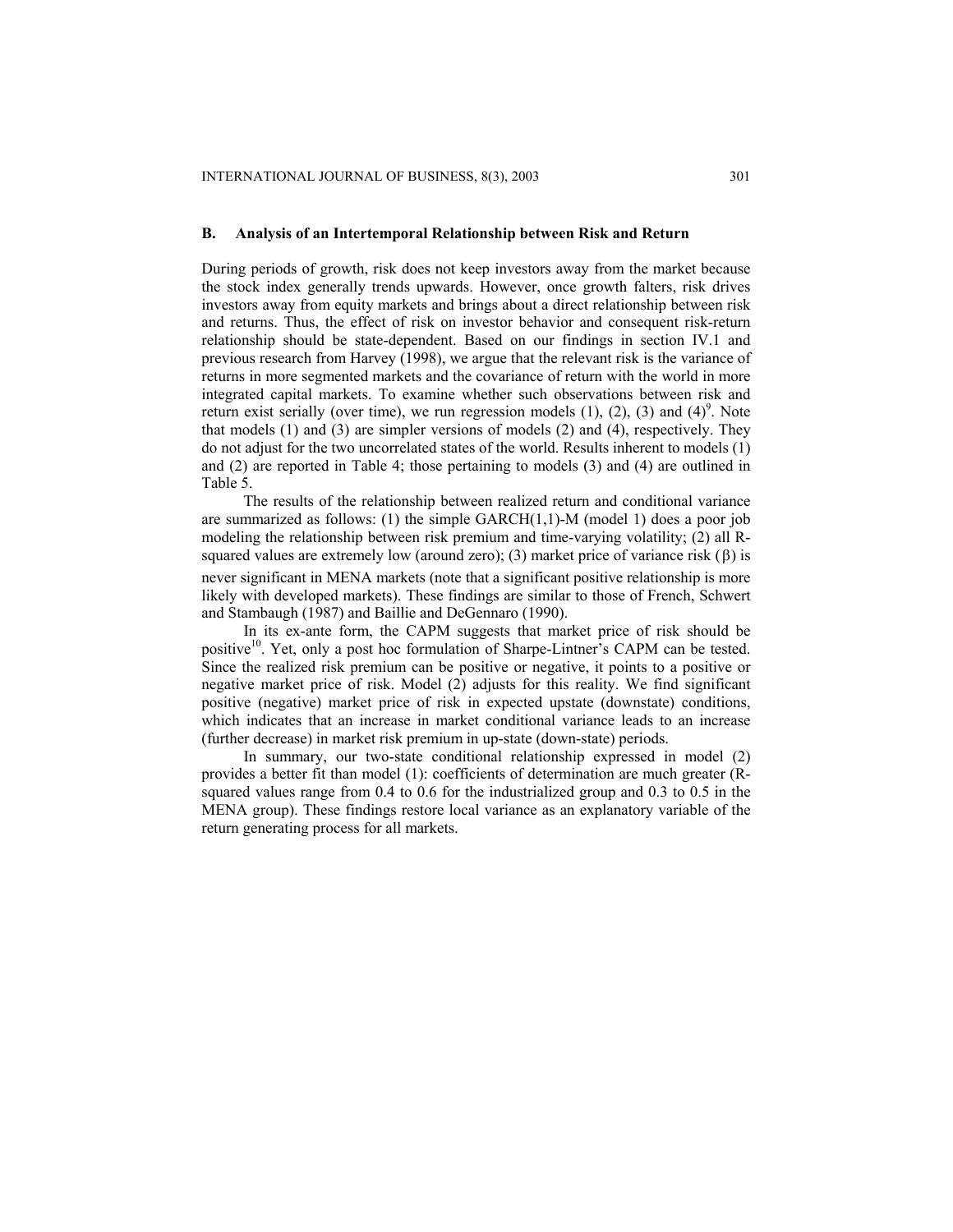|                                                                                                                                                                                                                                                                                                                                                       |                |                  | GARCH-M(a)                |                   |                  |                    | Comparison of univariate GARCH-M and univariate state-dependent GARCH-M<br>State-dependent GARCH M (b) |                |                |      |            |            |
|-------------------------------------------------------------------------------------------------------------------------------------------------------------------------------------------------------------------------------------------------------------------------------------------------------------------------------------------------------|----------------|------------------|---------------------------|-------------------|------------------|--------------------|--------------------------------------------------------------------------------------------------------|----------------|----------------|------|------------|------------|
| Country                                                                                                                                                                                                                                                                                                                                               | Obs.           | $\alpha_{\rm I}$ | $\mathbf{B}_{\mathbf{I}}$ | Ì≃                | ਠੋ               | $\overline{B}_{I}$ | $\overline{\bullet}$                                                                                   | $\overline{a}$ | $\overline{v}$ | ≧∕   | Wald $(c)$ | Wald (d)   |
|                                                                                                                                                                                                                                                                                                                                                       |                |                  |                           |                   |                  |                    |                                                                                                        |                |                |      | $(6+6=0)$  | $(0+(-1))$ |
| Australia                                                                                                                                                                                                                                                                                                                                             | 2974           | SN               | 8.74                      | 0.00              | SN               | 73.24**            | 68.17**                                                                                                | $0.05***$      | $0.93**$       | 0.57 | <b>129</b> | $10.15***$ |
| Canada                                                                                                                                                                                                                                                                                                                                                | 2974           | $\mathbf{S}$     | 2.46                      | 0.00              |                  | 44.97**            | $-42.97**$                                                                                             | $0.06***$      | $0.94***$      | 0.46 | 0.48       | 0.32       |
| France                                                                                                                                                                                                                                                                                                                                                | 2974           | 9                | $7.71*$                   | 0.00              |                  | 61.44 **           | $62.72**$                                                                                              | $0.08**$       | $0.89**$       | 0.55 | 20         | $9.43**$   |
| Germany                                                                                                                                                                                                                                                                                                                                               |                | $\frac{8}{2}$    | 2.38                      | 0.00              | $\tilde{S}$      | 42.07**            | 48.05**                                                                                                | $0.07***$      | $0.92***$      | 0.50 | $\Xi$      | 1.54       |
| Japan                                                                                                                                                                                                                                                                                                                                                 | 2974<br>2974   | $\sum_{*}^{*}$   | $6.14**$                  | 0.01              | $(-)^{**}$       | 41.43**            | $-29.58**$                                                                                             | $0.10**$       | $0.89**$       | 0.48 | $9.72***$  | $4.24*$    |
| Switzerland                                                                                                                                                                                                                                                                                                                                           | 2974           | S                | 8.84                      | 0.00              | $\tilde{S}$      | 56.45**            | $-66.00**$                                                                                             | $0.13***$      | $0.79***$      | 0.54 | .66        | $6.69**$   |
| United Kingdom                                                                                                                                                                                                                                                                                                                                        | 2974           | S                | 4.16                      | 0.00              | S                | 74.32**            | 65.02 **                                                                                               | $0.05***$      | $0.94***$      | 0.56 | 115        | $6.48*$    |
| United States                                                                                                                                                                                                                                                                                                                                         | 2974           | S                | 4.69                      | 0.00              | $\tilde{S}$      | 58.88**            | 55.27**                                                                                                | $0.05***$      | $0.95***$      | 0.49 | 0.35       | 0.42       |
| GT                                                                                                                                                                                                                                                                                                                                                    | 2974           | S                | $10.60**$                 | 0.00              | $\frac{S}{S}$    | 76.40**            | $-72.68**$                                                                                             | $0.11***$      | $0.88**$       | 0.52 | 0.30       | 3.45       |
| Bahrain                                                                                                                                                                                                                                                                                                                                               | 289            | $\sum_{\ast}$    | 20.56                     | $-0.00$           | $(-)^{**}$       | 97.62**            | $-31.61**$                                                                                             | $0.21*$        | $0.68**$       | 0.28 | $5.48*$    | 0.89       |
| Egypt                                                                                                                                                                                                                                                                                                                                                 | 1670           | $\mathbf{S}$     | 1.27                      |                   | $\sum_{i=1}^{n}$ | 39.20**            | $27.25**$                                                                                              | $0.07**$       | $0.93***$      | 0.44 | $11.77***$ | 0.32       |
| Israel                                                                                                                                                                                                                                                                                                                                                | 2191           | SN               | 0.80                      |                   | $\frac{8}{2}$    | $32.24**$          | $.32.49**$                                                                                             | $0.10***$      | $0.86***$      | 0.47 | 0.01       | $7.10**$   |
| Jordan                                                                                                                                                                                                                                                                                                                                                | 2974           | $\bigodot^\ast$  | 4.32                      |                   | $\bigodot^\ast$  | 88.77**            | 41.86**                                                                                                | $0.05***$      | $0.92***$      | 0.31 | $17.63**$  | $5.42*$    |
| Kuwait                                                                                                                                                                                                                                                                                                                                                | 1672           | S                | 0.95                      |                   | $\tilde{S}$      | 56.56**            | $-73.19***$                                                                                            | $0.23***$      | $0.66**$       | 0.47 | 0.34       | $14.34***$ |
| Lebanon                                                                                                                                                                                                                                                                                                                                               | 1393           | $(-)^{**}$       | 3.81                      | $88888$<br>$9999$ | $(-)^{**}$       | 58.20**            | 33.10**                                                                                                | $0.21***$      | $0.73***$      | 0.42 | 8.34**     | 7.39**     |
| Morocco                                                                                                                                                                                                                                                                                                                                               | 1670           | S                | 10.06                     | $-0.00$           | S                | 87.31**            | 50.61**                                                                                                | $0.19***$      | $0.65***$      | 0.44 | 2.79       | $8.06**$   |
| Oman                                                                                                                                                                                                                                                                                                                                                  | 289            | S                | 127.05                    | 0.14              | $\sum_{i=1}^{k}$ | $38.12***$         | $15.76*$                                                                                               | $0.04**$       | $0.67***$      | 0.37 | 47.62**    | $4.22*$    |
| Saudi Arabia                                                                                                                                                                                                                                                                                                                                          | 890            | SN               | 4.93                      | $-0.00$           | $\sum_{i=1}^{k}$ | 79.37**            | 38.68**                                                                                                | $0.03**$       | $0.96**$       | 0.36 | $10.54**$  | 0.63       |
| Turkey                                                                                                                                                                                                                                                                                                                                                | 2974           | S                | 0.73                      | $-0.00$           | S                | $12.37***$         | $14.81***$                                                                                             | $0.12***$      | $0.84***$      | 0.44 | 0.68       | $7.17***$  |
| Tunisia                                                                                                                                                                                                                                                                                                                                               | $\overline{5}$ | $\tilde{S}$      | 12.22                     | 0.00              |                  | 94.98**            | 94.75**                                                                                                | $0.10***$      | $0.73***$      | 0.50 | 0.01       | $3.98*$    |
| EМ                                                                                                                                                                                                                                                                                                                                                    | 2974           | $\sum_{i=1}^{n}$ | 1.10                      | 0.00              |                  | 44.02**            | 50.15**                                                                                                | $0.12***$      | $0.88**$       | 0.49 | .62        | 0.54       |
| World                                                                                                                                                                                                                                                                                                                                                 | 297            | $\frac{8}{2}$    | $89**$                    | 0.00              | SA               | 16.66**            | $-72.25***$                                                                                            | $0.11**$       | $0.87**$       | 0.52 | 0.88       | 2.86       |
| 5% and 1% levels, respectively; NS means "not significant;" (+) and (-) refer to the sign of the intercept (values have been omitted for sake of brevity);<br>(a) Model 1; (b) Model 2; (c) Wald test F-statistic; Ho: $\beta + \phi = 0$ ; (d) Wald test F-statistic; Ho: $\omega + \psi = 1$ ; *, ** denote rejection of the null hypothesis at the |                |                  |                           |                   |                  |                    |                                                                                                        |                |                |      |            |            |
| all series are in U.S. Dollars.                                                                                                                                                                                                                                                                                                                       |                |                  |                           |                   |                  |                    |                                                                                                        |                |                |      |            |            |

## 302 Girard, Omran, and Zaher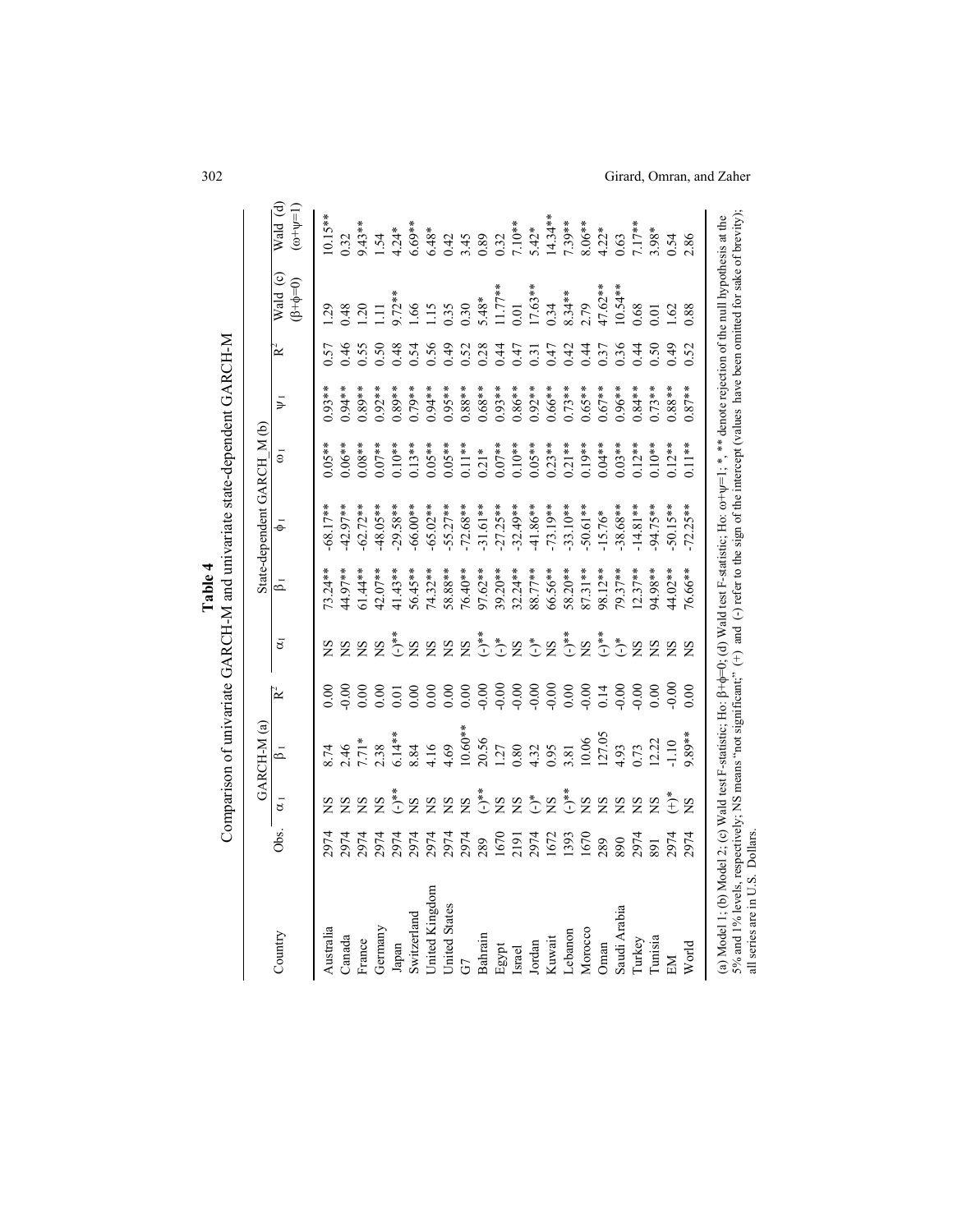|                      |      |                | Bivariate GARCH-M (a) |       |                | State-dependent Bivariate GARCH M (b) |              |       |                          |  |  |
|----------------------|------|----------------|-----------------------|-------|----------------|---------------------------------------|--------------|-------|--------------------------|--|--|
|                      |      | $\alpha_{i,m}$ | $\beta_{i,m}$         | $R^2$ | $\alpha_{i,m}$ | $\beta_{i,m}$                         | $\phi_{i,m}$ | $R^2$ | Wald                     |  |  |
| Country              | Obs. |                |                       |       |                |                                       |              |       | $(\beta + \phi = 0)$ (c) |  |  |
| Australia            | 2974 | <b>NS</b>      | 10.50                 | 0.00  | NS.            | 230.78**                              | $-220.32**$  | 0.40  | 0.31                     |  |  |
| Canada               | 2974 | NS             | 3.18                  | 0.00  | <b>NS</b>      | 96.84**                               | $-106.14**$  | 0.44  | 0.74                     |  |  |
| France               | 2974 | <b>NS</b>      | 12.97                 | 0.00  | NS.            | 125.87**                              | $-133.28**$  | 0.47  | 2.10                     |  |  |
| Germany              | 2974 | NS.            | 5.31                  | 0.00  | NS.            | 104.99**                              | $-118.81**$  | 0.45  | 1.11                     |  |  |
| Japan                | 2974 | $(-)^{**}$     | 11.84                 | 0.00  | $(-)^{**}$     | $118.72**$                            | $-90.74**$   | 0.44  | $6.97**$                 |  |  |
| Switzerland          | 2974 | <b>NS</b>      | 11.54                 | 0.00  | NS.            | 114.26**                              | $-133.40**$  | 0.45  | 1.73                     |  |  |
| United               |      |                |                       |       |                |                                       |              |       |                          |  |  |
| Kingdom              | 2974 | NS.            | 8.39                  | 0.00  | NS.            | 137.38**                              | $-128.21**$  | 0.51  | 0.81                     |  |  |
| <b>United States</b> | 2974 | NS.            | 5.72                  | 0.00  | NS.            | $91.62**$                             | $-92.22**$   | 0.47  | 0.11                     |  |  |
| G7                   | 2974 | NS             | 8.22                  | 0.00  | NS.            | 78.72**                               | $-75.76**$   | 0.52  | 0.19                     |  |  |
| Bahrain (d)          | 289  | $(-)$ *        | 46.93                 | 0.02  | $(-)^{**}$     | 118.11*                               | 16.32        | 0.04  | $4.24*$                  |  |  |
| Egypt $(d)$          | 1670 | NS             | $-4.15$               | 0.00  | <b>NS</b>      | 34.52                                 | 30.96        | 0.00  | 0.00                     |  |  |
| Israel               | 2191 | NS             | 3.48                  | 0.00  | NS.            | 151.19**                              | $-149.94**$  | 0.35  | 0.01                     |  |  |
| Jordan (d)           | 2974 | NS             | $-2.96$               | 0.00  | NS.            | 76.36                                 | $-30.77$     | 0.00  | 0.92                     |  |  |
| Kuwait (d)           | 1672 | NS.            | $-14.81$              | 0.00  | NS.            | $-14.35$                              | $-15.17$     | 0.00  | 0.30                     |  |  |
| Lebanon $(d)$        | 1393 | $(-)^{**}$     | 47.62                 | 0.01  | $(-)^{**}$     | 119.23*                               | 6.93         | 0.01  | 3.67                     |  |  |
| Morocco (d)          | 1670 | <b>NS</b>      | $-27.81$              | 0.00  | NS.            | $-12.63$                              | $-43.41$     | 0.00  | 1.39                     |  |  |
| Oman(d)              | 289  | $(-)^{**}$     | 96.35                 | 0.04  | $(-)^{**}$     | 234.98*                               | $-14.44$     | 0.10  | $4.55*$                  |  |  |
| Saudi Arabia(d)      | 890  | NS             | $-85.63**$            | 0.01  | NS.            | 256.05**                              | $-272.30**$  | 0.09  | 0.06                     |  |  |
| Turkey (d)           | 2974 | NS             | $-8.25$               | 0.00  | NS.            | $143.07**$                            | $-147.71**$  | 0.11  | 0.04                     |  |  |
| Tunisia (d)          | 891  | NS             | $-94.78**$            | 0.02  | NS.            | $-127.56**$                           | $-62.63$     | 0.01  | 11.34**                  |  |  |
| EM                   | 2974 | NS             | $-0.74$               | 0.00  | <b>NS</b>      | 98.07**                               | $-117.10**$  | 0.40  | 3.49                     |  |  |

**Table 5** Comparison of bivariate GARCH-M and bivariate state-dependent GARCH-M

(a) Model 3; (b) Model 4; (c) Wald test F-statistic; Ho:  $\beta + \phi = 0$ ; (d) The QML failed to converge to an optimal solution after 5000 iterations and, thus GARCH covariance series could not be generated efficiently for Bahrain, Egypt, Jordan, Kuwait, Lebanon, Morocco, Oman, Saudi Arabia, Turkey and Tunisia.

\* and \*\* denote rejection of the null hypothesis at the 5% and 1% levels, respectively; NS means "not significant;" (+) and (-) refer to the sign of the intercept (values have been omitted for sake of brevity); all series are in U.S. Dollars.

We report the findings of the GARCH equation from model  $2^{11}$  in Table 4.  $\omega_i$  is the ARCH parameter and  $\psi_i$  is the GARCH parameter. For each market,  $\omega_i$  and  $\psi_i$ are significant. The ARCH parameter is usually greater in MENA countries; it shows that Middle Eastern and North African markets are more likely to evidence volatility clustering. Volatility clustering in stock returns implies that large (small) price changes follow large (small) price changes in either signs. The sum of  $\omega_i$  and  $\psi_i$  is less or close to the unity in all indices. It signifies that shocks are not explosive and persist; it also indicates that volatility is predictable using lagged information. In addition the Wald test statistics results indicate that the sum of ARCH and GARCH parameters ( $\omega_i + \psi_i$ ) is significantly less than one in MENA markets, suggesting that variance does not persist as much as in developed markets.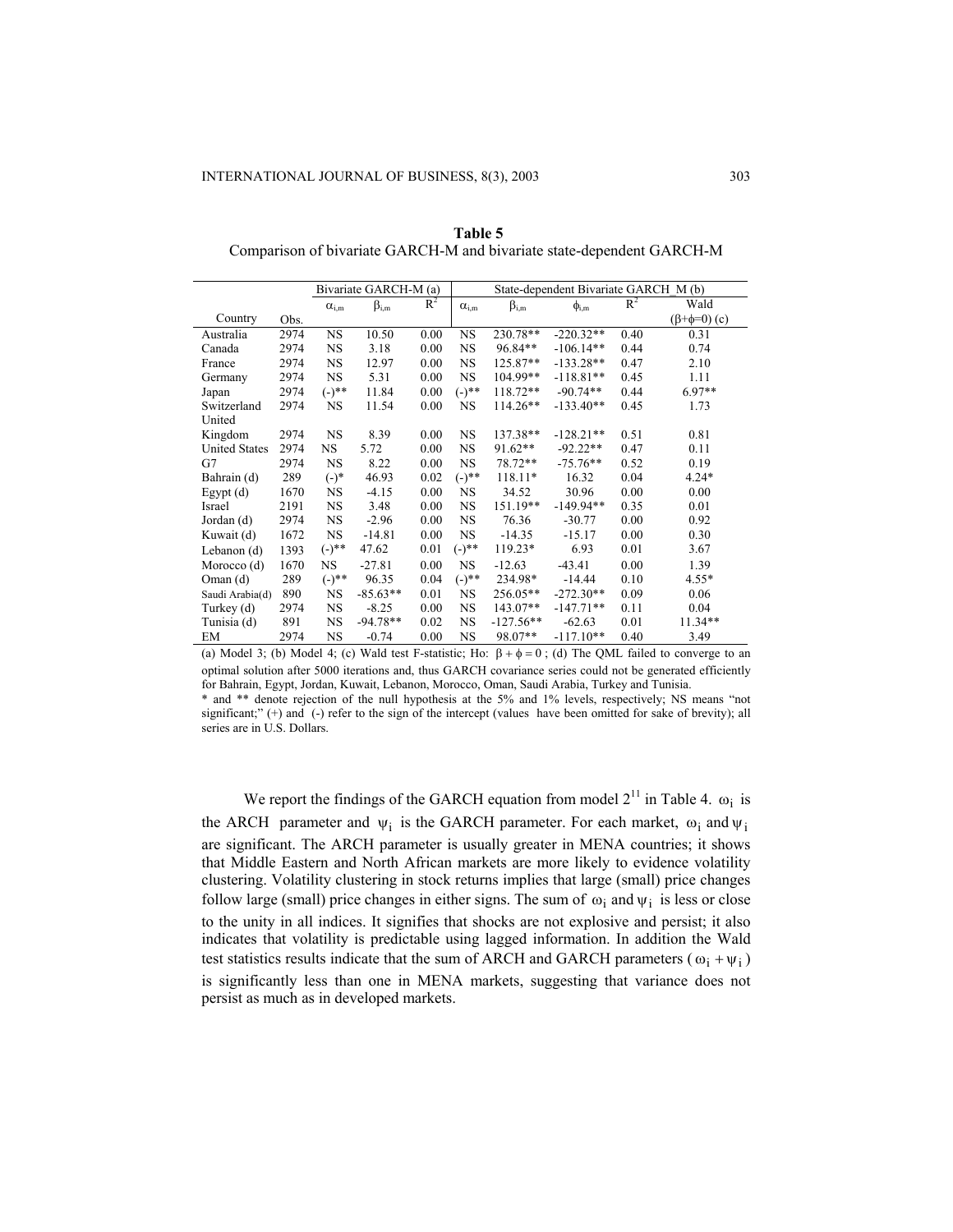The results of the relationship between realized return and conditional covariance from models (3) and (4) are reported in table V. The bivariate GARCH(1,1)- M (model 3) does not provide a relationship between risk premium and time-varying covariance. Furthermore, all R-squared values are extremely low (around zero), and the market price of covariance risk  $(\beta)$  is not significant for all series (with the exception of Saudi Arabia and Tunisia).

We use model (4) to adjust for positive or negative realized risk premiums, and find only significant positive (negative) market price of covariance risk in expected upstate (downstate) conditions in the more integrated markets (all developed markets, both global indices and Israel). The results pertaining to MENA capital markets indicate that future covariance is not an important factor in explaining contemporaneous returns. However, Saudi Arabia and Turkey respond significantly to covariance changes. But, the R-squared values are very low (0.06 and 0.11, respectively) and suggest that the model is inadequate in explaining changes in returns in these two markets.

Our two-state-of-the-world conditional relationship expressed in model (4) provides a better fit than model (3) for more integrated markets. The coefficients of determination are much greater than for MENA capital markets (R-squared values range from 0.35 to 0.52 for the industrialized group and Israel, and 0.00 to 0.11 in the MENA group). Figure 9 further supports the above conclusion. Daily, weekly and monthly variance and covariance with the MSCI AC WORLD are generated (with GARCH and bivariate GARCH models) and graphed for the U.S. and Jordan $^{12}$ . It is obvious that, in all frequencies, the covariance between Jordan and the world market is flat and around zero. Also daily, weekly and monthly U.S. variance, world variance and the covariance between U.S. and the world are moving in tandem. In conclusion, the state-dependent models are efficient in explaining contemporaneous returns. Note that in MENA countries, local variance is an important variable in explaining returns, while the local variance and covariance with the world are both instrumental in developed markets.

#### **C. A Tenet for the Overreaction Hypothesis in MENA Markets**

In the previous section, we find evidence indicating that the risk-return generating process is intertemporally state-dependent. We also show that variance of market returns is always important in determining the returns in all markets and that covariance of returns is an important explanatory variable only for more integrated markets.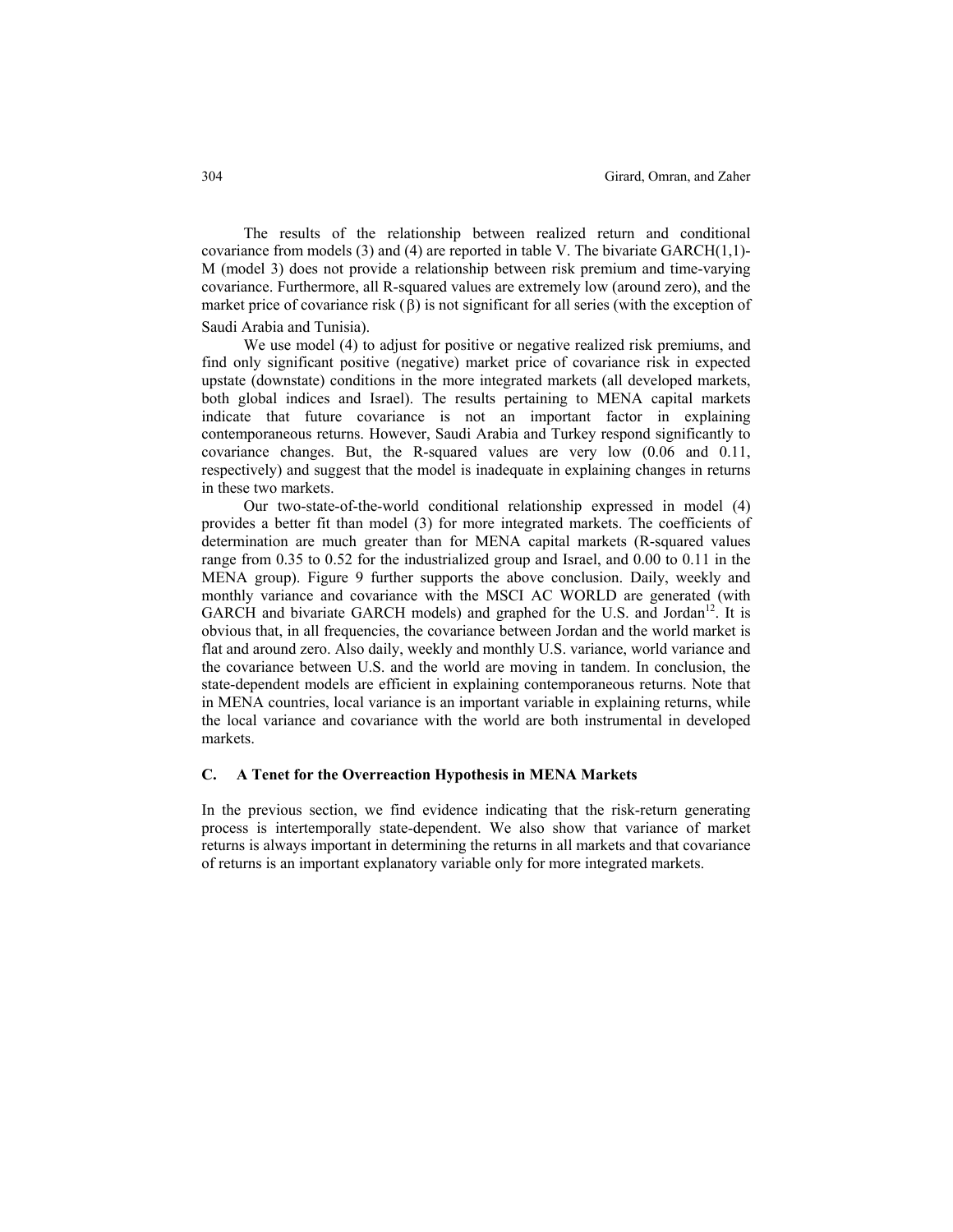

**Figure 9**  Daily, weekly and monthly variance and covariance for US and Jordan return series

Frequency: Weekly



Frequency: Monthly

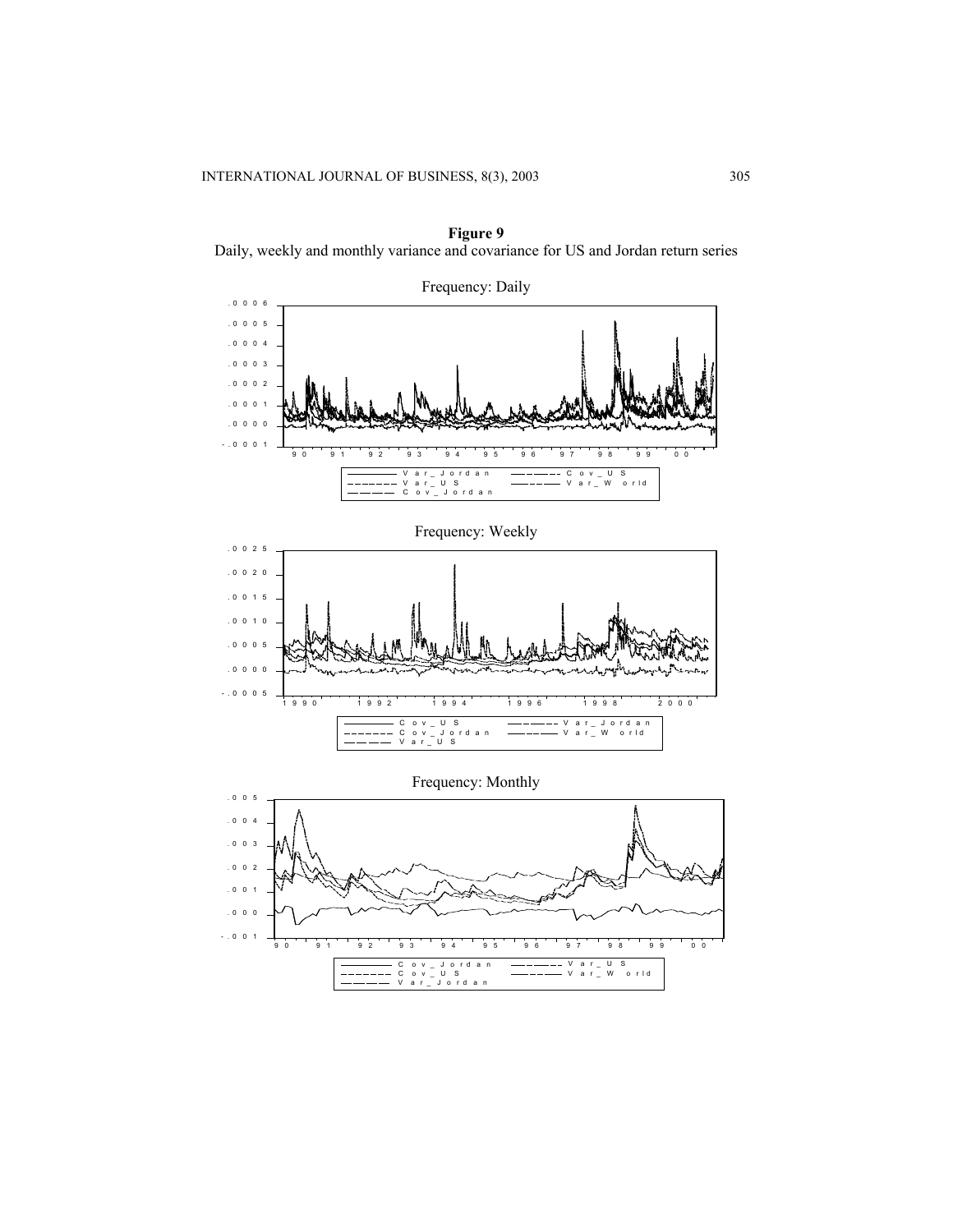If investors tend to overreact to dramatic news and events regardless whether these events are good or bad, there is a tenet for a contrarian portfolio strategy. This strategy is based on the premise that if a market consistently underperforms (outperforms) other markets, it will outperform (underperform) current outperforming (underperforming) markets over subsequent periods (Mun, Vasconcellos and Kish, 2000). A rational for that strategy is that investors become excessively pessimistic (optimistic) to bad (good) news, infrequent trading, or other local inefficiencies. As a result, prices should overshoot their intrinsic value systematically and their reversals should be predictable from past returns data alone<sup>14</sup>.

For developed markets, models (2) and (4) tell us the same story: a rational hypothesis stands, to the sole exception of Japan. The period covered includes the Asian crises shocks that might have triggered panic, herding, and thus overly pessimistic reactions on the Japanese markets. For MENA markets, we only look at model (2) because model (4) is inappropriate for more segmented markets. Wald tests reveal that in six of the eleven markets (Bahrain, Egypt, Jordan, Lebanon, Oman and Saudi Arabia), there is evidence of overly pessimistic reaction unwarranted by local variance alone<sup>15</sup>. It is difficult to speculate for that observation, except that infrequent trading is a strong feature of Middle Eastern and North African markets; also, the period of study is very short (especially for Oman and Bahrain) and anything can happen during such a short period. However, it is important to mention that the same markets show asymmetry when weekly and monthly data is used (except for Oman and Bahrain, for which we have too few observations).

### **D. Market-based CAPM or the International CAPM?**

The results from Tables 4 and 5 might help answer the inevitable question: Does the CAPM hold? Prior to addressing this issue, we need to differentiate between marketbased CAPM (models 1 and 2) and International CAPM (models 3 and 4). Both tell the same story: there is a direct relationship between required compensation for risk and risk. The market-based CAPM establishes a relationship between the expected risk premium and the volatility of that market's expected returns; it holds in purely segmented capital markets. The International CAPM establishes a relationship between the expected market risk premium and the covariance between that market and the world's expected returns<sup>16</sup>; theoretically, it should hold for integrated capital markets. Then, market price of variance (or covariance risk) is idiosyncratic to that market and depends on the state of the economy.

These relationships theoretically hold ex-ante and can only be empirically tested ex-post. The idea of the state-dependent approach is to overcome that obstacle by allowing for the negative portion of the market risk premium distribution—i.e., the CAPM is set as a piecewise function of risk. Ex ante, investors have perfect market timing ability in their rational expectations and will always choose between the market return and the risk-free rate, whichever is greater. Ex-post, investors do not have perfect market ability and may allocate funds in a market, which realized return is smaller than the risk-free rate.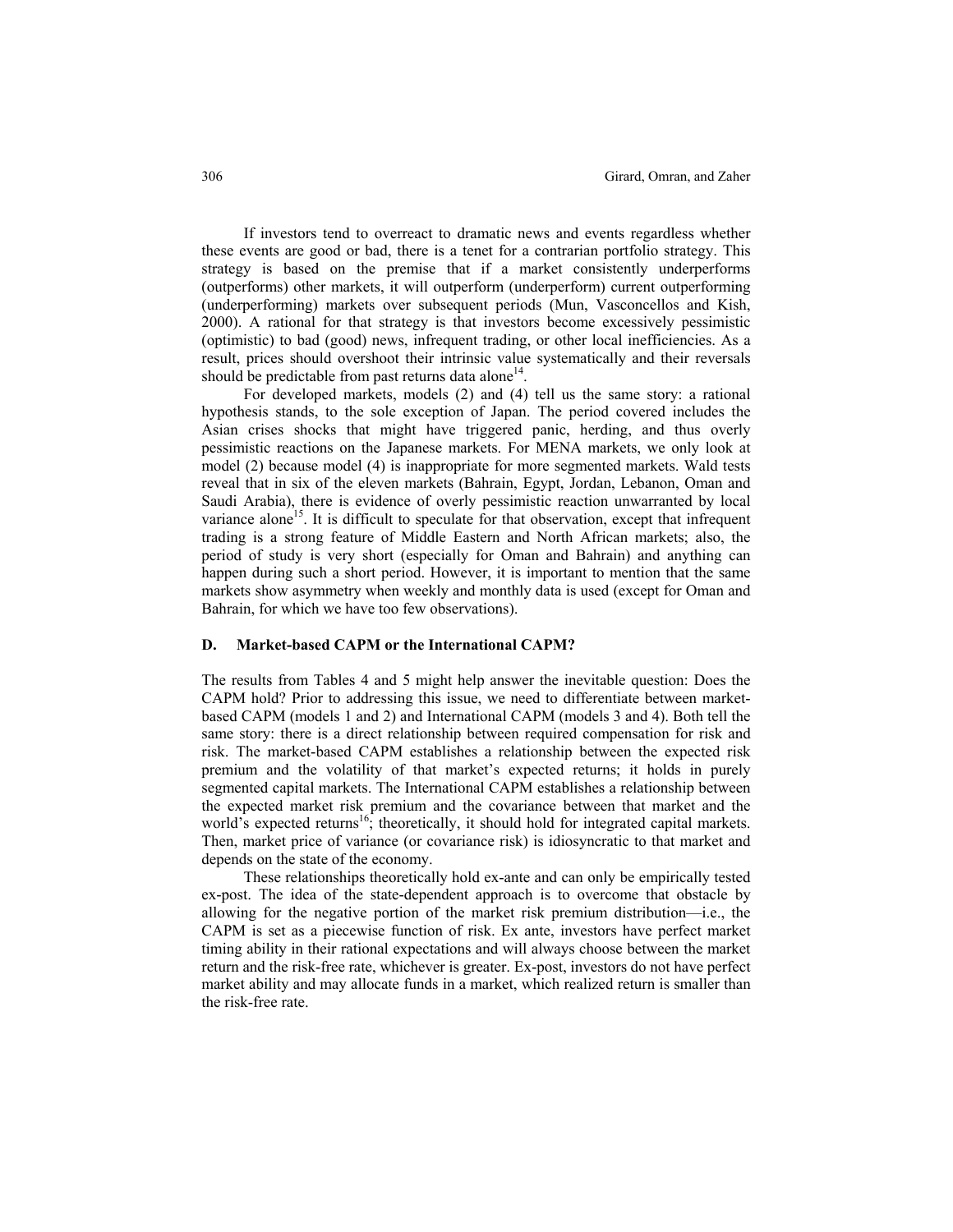After simply adjusting for the two states of the world<sup>17</sup> in the market-based CAPM and the international CAPM, we find an average positive (negative) market price of risk associated with positive (negative) risk premiums. Therefore, we conclude that the market based CAPM holds for all markets and the International CAPM holds only for more integrated markets. To verify these findings, we look at the following cross-sectional relationships. Average positive and negative risk premium are computed in each market and plotted against the inherent "average" positive (β) and negative ( $φ$ ) price of risk obtained from models (2) and (4), respectively. Results are graphed in figures 10 and 11.

Cross-sectional results from the market-based CAPM (state-dependent GARCH-M) show that each country has its own average reward to variance risk. Additionally, the relationship between average positive (negative) returns and positive (negative) market price of variance risk is significant, inverse and linear (significant F statistics in Figure 10). The slopes in the two states are also significant and similar. This relationship indicates that, across countries, the greater the reward to variance risk, the smaller the required rate of return.

Cross-sectional results from the International CAP $M^{18}$  (bivariate state-dependent GARCH-M) show that each country has its own average reward to covariance risk. Additionally, the relationship between average positive (negative) returns and positive (negative) market price of covariance risk is significant, direct and linear (significant F statistics in Figure 11); again, slopes in the two states are significant and similar. This relationship indicates that the greater the reward to global risk factors, the smaller the reward to local risk factors. In that case, global investors tend to require higher rate of return to invest in a local market. One can further notice that, in the global investor's mind, markets with low correlation with the world portfolio should return higher rates. Thus, the relative importance of the sensitivity to local risk factors versus global risk factors is inherent to the level of integration of a market with the world portfolio. This conclusion is consistent with the CAPM.

Several additional remarks must be made. First, the low number of cross sectional observations might have altered our statistical findings. Second, there is the traditional criticism on how to proxy the world or the risk-free rate in the CAPM, for instance, the MSCI AC World index is probably not mean-variance efficient (Roll and Ross, 1994). Third, many researchers have suggested that reward to risk is timevarying, which challenges the validity or the meaning of an "average reward to local or world variance."

### **V. CONCLUSION**

Our study indicates that MENA markets, like other emerging markets, have low correlation with the world markets and show signs of predictability. While less volatile than other emerging markets or even developed markets (except for Turkey), MENA markets seem to be highly segmented and provide great diversification potentials to global investors.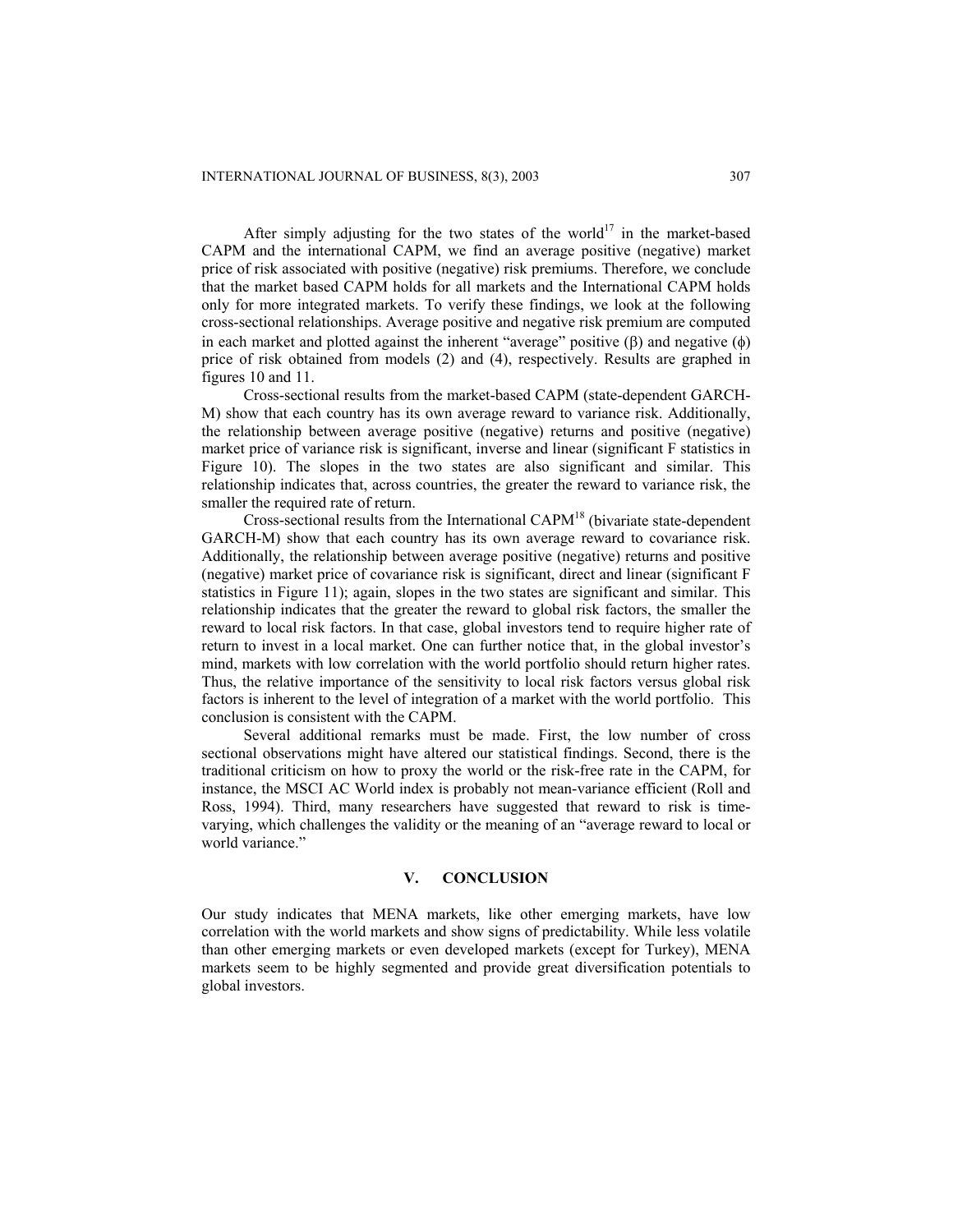



- (a)  $RP(+) = -7E-0.0985, F=40.09**$ ,  $R^2 = 0.6672$  (N=22) t-statistic (-6.33\*\*) (10.81\*\*)
- (b) RP(-) = -4E-05  $\phi$  0.0058, F=4.52\*, R<sup>2</sup> = 0.1843 (N=22)
- t-statistic  $(-2.12^*)$   $(-5.48^{**})$ denote rejection of the null hypothesis at the 5% and 1% levels, respectively. All returns are in U.S. Dollars.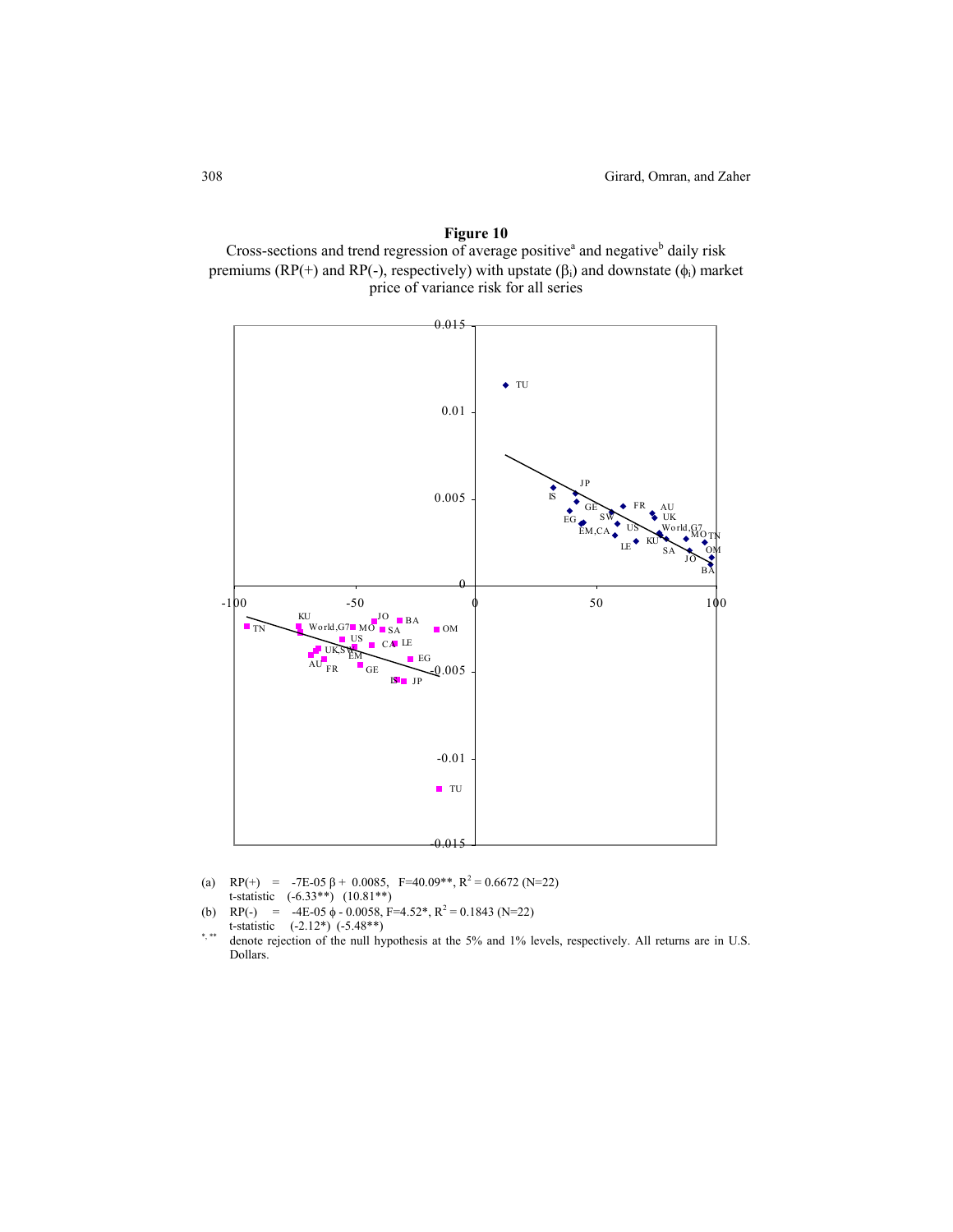## **Figure 11**

Cross-sections and trend regression of average positive<sup>a</sup> and negative<sup>b</sup> daily risk premiums (RP(+) and RP(-), respectively) with upstate ( $\beta_{i,m}$ ) and downstate ( $\phi_{i,m}$ ) market price of covariance risk for all developed markets, the world index, the G7 index, the emerging market index and Israel



- (a) RP (+) =  $3E-0.5 \beta + 0.0009$ , F=  $15.16**$ , R<sup>2</sup> = 0.6025 (N=12) t-statistic (3.89\*\*) (1.11) (b) RP (-) =  $2E-0.5 \phi - 0.0016$ , F = 4.62<sup>\*</sup>, R<sup>2</sup> = 0.3068 (N=12)
- t-statistic  $(2.31^*)$   $(-1.36)$ <br>\*\*\* denote rejection of the null h
- denote rejection of the null hypothesis at the 5% and 1% levels, respectively. All returns are in U.S. Dollars.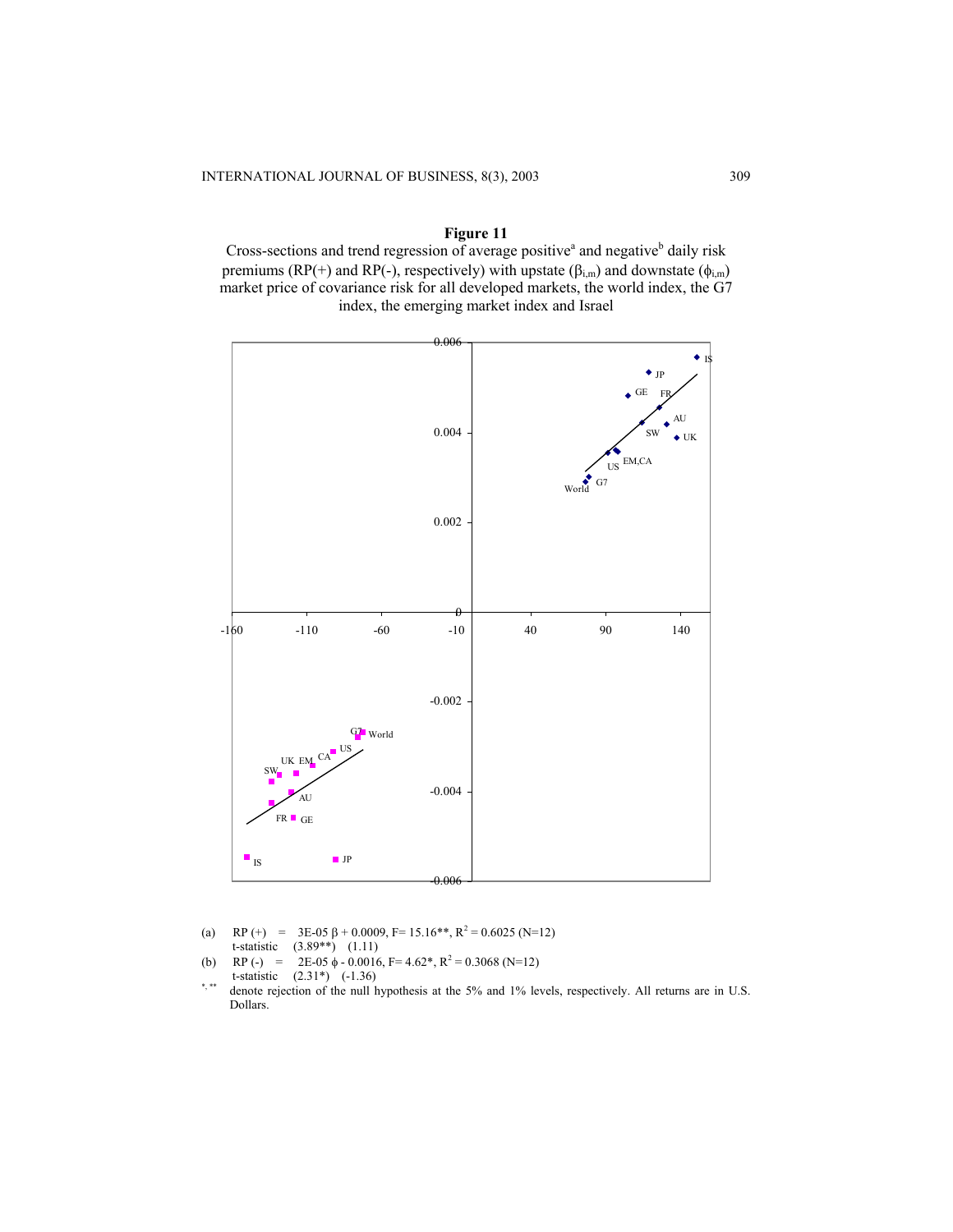We fail to find cross-sectional relationships between returns and beta, standard deviation, skewness and kurtosis. However, we find evidence of a significant statedependent relationship between risk premium and conditional variance in all markets. On the other hand, a state-dependent relationship between risk premiums and conditional covariance only holds in more integrated markets. The cross-sectional analysis of reward to variance and covariance risk indicates that the relative importance of the sensitivity to local risk factors versus global risk factors is inherent to the level of integration of a market with the world portfolio. As a result, we restore variance and correlation as important instrumental variables in the return generating process in all markets and thus fail to invalidate the CAPM.

In the light of Wald tests for asymmetry, we observe that the relationship between variance and risk premium follows the rational expectation hypothesis in more integrated markets. However, the same tests unveil that investors overreact in six of the eleven MENA markets. This findings demonstrates that the successive privatizations, liberalization of foreign ownership, and "anti red tape laws" initiated during the nineties have not yet started crystallizing. This finding also indicates that contrarian portfolio strategies are more likely to hold in highly segmented markets. In practice, the efficiency of these strategies can be adversely affected by the high cost of trading idiosyncratic to emerging capital markets (Bekaert, Erb, Harvey and Viskanta, 1997).

In the quest of finding the "optimal" allocation proportion between capital markets, most global portfolio managers make predictions of returns by using fundamentals in a market model. We suggest that a multifactor state-dependent approach to the CAPM that includes local and global risk factors can provide further understanding of the return generating process in less integrated markets.

### **NOTES**

- 1. Based on GNP/Capita as compared to the US.
- 2. Also, Harvey and Siddique (2000) suggest that coskewness (to some extent) explains the return generating process in the more integrated developed markets.
- 3. We assume that up state and downstate are the two uncorrelated states of the world.
- 4. It is particularly true with daily data time series in emerging markets, which are often characterized by infrequent trading and subjected to asynchrony in data recording.
- 5. An expected decrease in growth in equity markets drives investors away from those markets, while an expected increase in growth will do the opposite. In a perfect market with no barriers to entry, these forces have equal intensity.
- 6. Note that Oman MUSCAT (local index) is available since the mid-90s. However, when plotting the return series from 1995 to 2001, we observed inconsistency in the series in 1998 and 1999. Subsequently, we use the price series from the IFC database.
- 7. Note that IFC has started to cover Tunisia as a "frontier market" in a monthly frequency since the end of 1995. We found that the local series "TUNINDEX" (available in a daily frequency) has a correlation of 0.91 with IFCM-Tunisia from 1998:01 to 2001:06.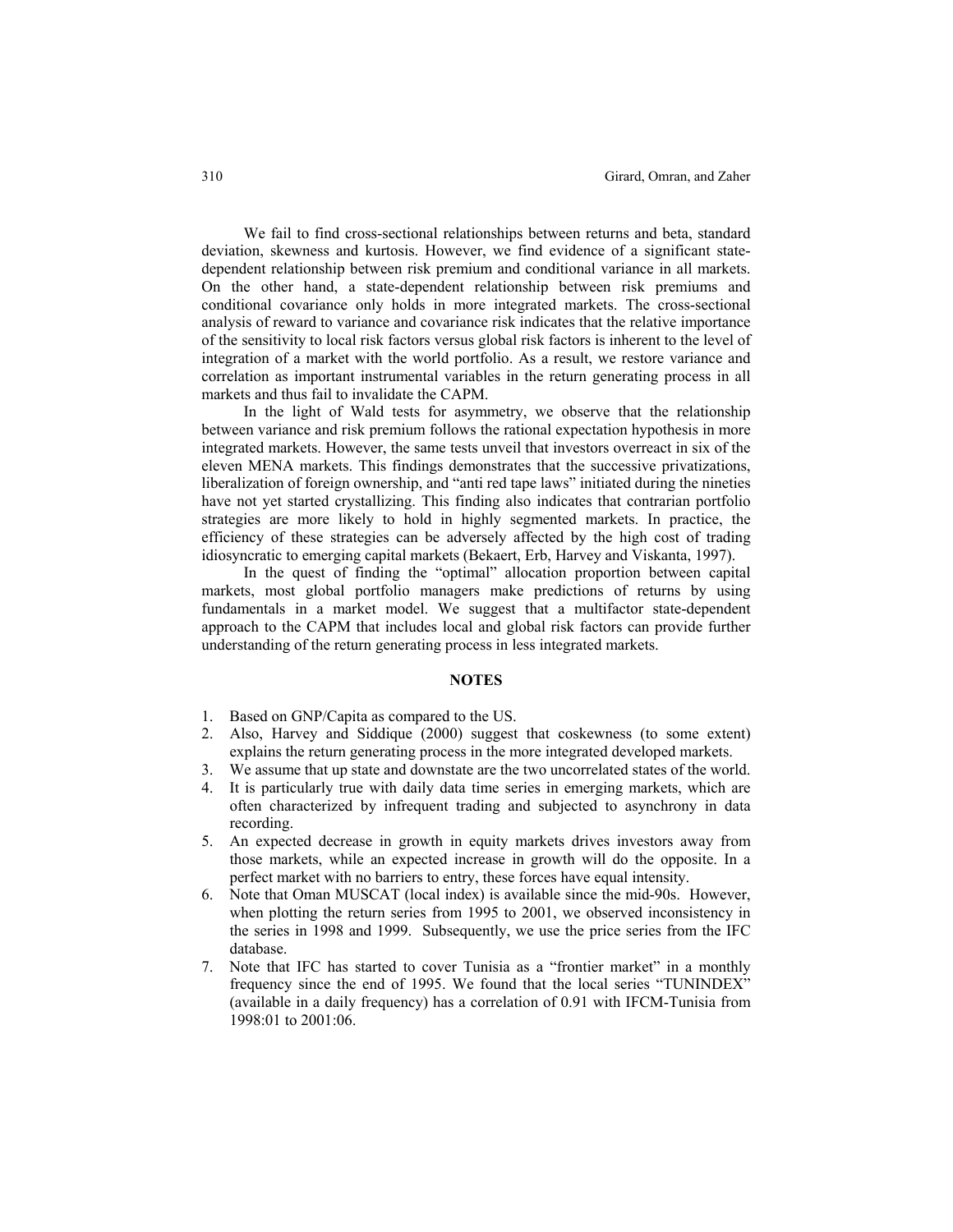- 8. When using monthly return data, distributions are normal in most developed markets and remain non-normal for the MENA markets.
- 9. ARCH-LM tests have been conducted but not reported for sake of brevity. For each series, we find the absence of serial correlation in the squared residuals, which suggests that the GARCH parameterization got rid of the problem of heteroskedasticity in the mean equation. Also, we do not report the one-lag autoregressive regressor. However, it is significant for all series and add stability to both models (Durbin-Watson statistics range from 1.58 to 1.87 without  $RP_{t-1}$  and from 1.90 to 2.06 with it).
- 10. With perfect market timing ability, an investor will always shift funds into either the risk-free asset or the market, whichever is expected to do better.
- 11. Note that we reach the same conclusions if we use the variance equation in model 1.
- 12. For sake of brevity, we only report Jordan and US, which are representative of the MENA and Industrialized group, respectively.
- 13. An expected decrease in growth drives investors away from equity markets, while an expected increase in growth will do the opposite. In a perfect market with no barriers to entry, these forces have equal intensity.
- 14. See DeBondt and Thaler (1985) for a detail description of "systematic reversal of fortune" and consequent justification of the use of contrarian portfolio strategies.
- 15. These observations are consistent with that abnormal returns ( $\alpha$ ) are significantly negative for Bahrain, Egypt, Jordan, Lebanon, Oman and Saudi Arabia.
- 16. There is traditionally a currency risk factor in the ICAPM; by using the same currency across markets, we set it equal to zero.
- 17. That is, the market return is greater than the T-Bill rate (upstate) or the T-Bill rate is greater than the market return (downstate).
- 18. We are only referring to markets for which Model (4) converges—i.e., eight industrialized markets, two regional indices and Israel.

## **REFERENCES**

- Avard, Stephen, Kiseok Nam, and C. S. Pyun, 2001. "Asymmetric Reverting Behavior of Short- Horizon Stock Returns: An Evidence of Stock Market Overreaction," *Journal of Banking and Finance* 25(4), 807-824.
- Baillie, Richard T. and Ramon P. DeGennaro, 1990. "Stock Returns and Volatility," *Journal of Financial and Quantitative Analysis* 25, 203-215.
- Bekaert, Geert, Claude Erb, Campbell Harvey, and Tadas Viskanta, 1998. "Distributional Characteristics of Emerging Market Returns and Asset Allocation," *Journal of Portfolio Management* (Winter), 102-116.
- Bekaert, Geert, and Campbell Harvey, 1997. "Emerging Equity Market Volatility," *Journal of Financial Economics* 43 (1), 29-78.
- Bollerslev, Tim, 1987. "A Conditionally Heteroskedastic Time Series Model for Speculative Prices and Rates of Return," *The Review of Economics and Statistics* 69, 542-547.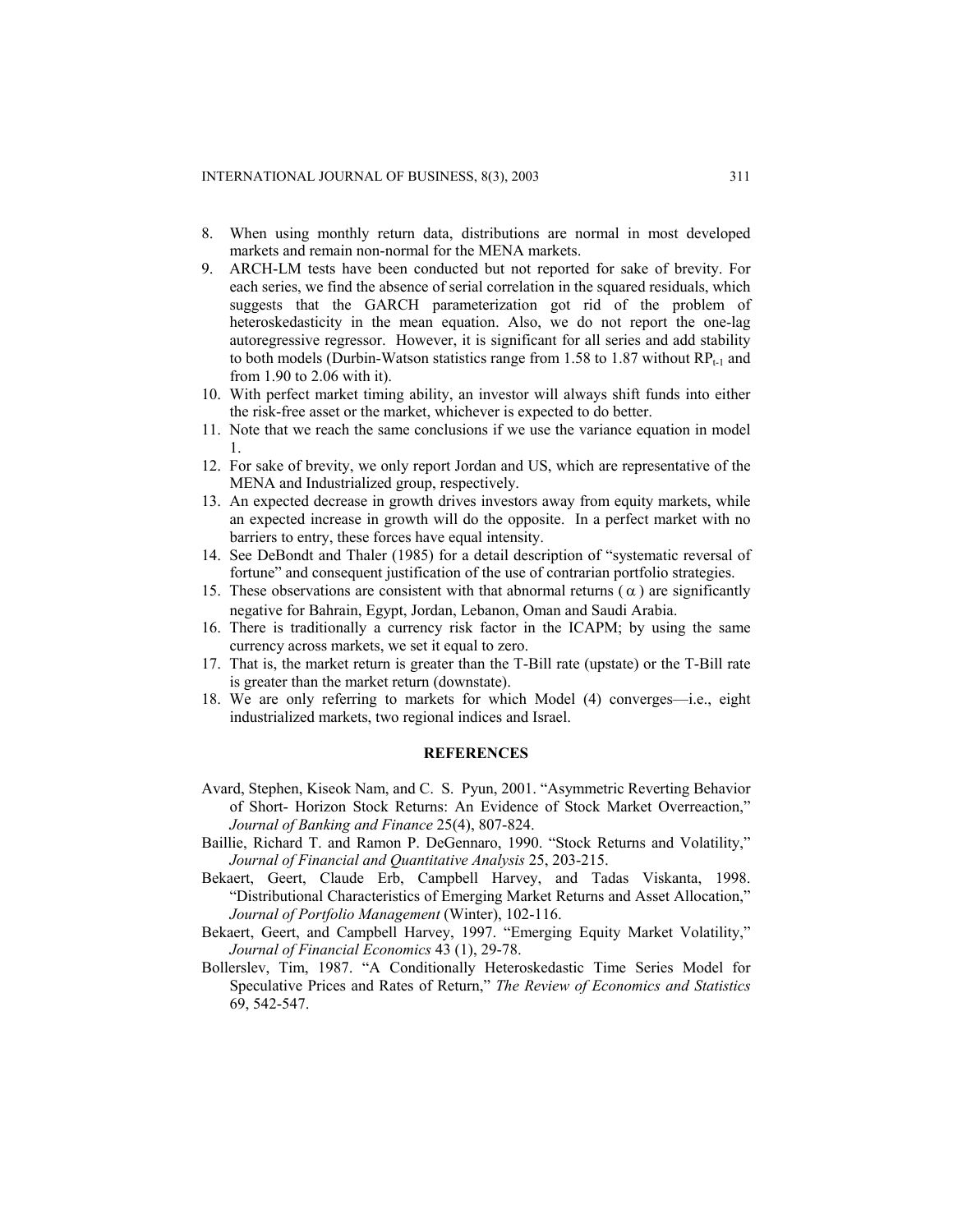- Bollerslev, Tim, Robert Engle, and Jeffrey Woolridge, 1988. "A Capital Asset Pricing Model with Time Varying Covariances," *Journal of Political Economy* 96, 116- 131.
- Bollerslev, Tim, and Jeffrey Wooldridge, 1992. "Quasi-maximum Likelihood Estimation and Inference in Dynamic Models with Time Varying Covariances," *Econometric Reviews* 11, 143-172.
- Chen, Nai-Fu., Richard Roll, and Stephen Ross, 1986. "Economic Forces and the Stock Market," *Journal of Business* 59, 383-403.
- Chou, Raymond, 1988. "Volatility Persistence and Stock Valuations: Some Empirical Evidence Using GARCH," *Journal of Applied Econometrics* 3, 279-294.
- Debondt, Werner, and Richard Thaler, 1985. "Does the Stock Market Overreact?" *Journal of Finance* 40, 793-808.
- Engle, Robert, and K. Kroner, 1995. "Multivariate Simultaneous Generalized ARCH," *Econometric Theory* 11, 122-150.
- Erb, Claude, Campbell Harvey and Tadas Viskanta, 1996. "Expected Returns and Volatility in 135 Countries," *Journal of Portfolio Management* (Spring), 46-58.
- Erb, Claude, Campbell Harvey and Tadas Viskanta, 1998. "Risk in Emerging Markets," *The Financial Survey* (July/August), 42-46.
- Fama, E., and K. French, 1992. "The Cross-section of Expected Stock Returns," *Journal of Finance* 47, 427-465.
- Fletcher, John, 2000. "On the Conditional Relationship between Beta and Return in International Stock Returns," *International Review of Financial Analysis* 9, 235- 245.
- French, Kenneth, William G. Schwert, and Robert F. Stambaugh, 1987. "Expected Stock Returns and Volatility," *Journal of Financial Economics* 19(1), 3-30.
- Glosten, Lawrence R., Ravi Jagannathan, and David Runkle, 1993. "On the Relation between the Expected Value and the Volatility of the Nominal Excess Return on Stocks," *Journal of Finance* 48, 1779-1801.
- Harvey, Campbell, 1991. "The World Price of Covariance Risk," *Journal of Finance* 46, 111-157.
- Harvey, Campbell, 1995a. "The Cross-Section of Volatility and Autocorrelation in Emerging Markets," *Finanzmarkt und Portfolio Management* 9, 12-34.
- Harvey, Campbell, 1995b. "The Risk Exposure of Emerging Equity Markets," *World Bank Economic Review*, 19-50.
- Harvey, Campbell, 1995c. "Predictable Risk and Returns in Emerging Markets," *Review of Financial Studies*, 773-816.
- Harvey, Campbell, 1998. "The Future of Investment in Emerging Markets," *NBER Reporter* (Summer), 5-8.
- Harvey, Campbell, 2000. "The Drivers of Expected Returns in International Markets," *Emerging Markets Quarterly* 3, 32-49.
- Harvey, Campbell, and Wayne Ferson, 1993a. "Explaining the Predictability in Asset Returns," *Research in Finance* 11, 65-106.
- Harvey, Campbell, and Wayne Ferson, 1993b. "The Risk and Predictability of International Equity Returns," *Review of Financial Studies* 6, 527- 566.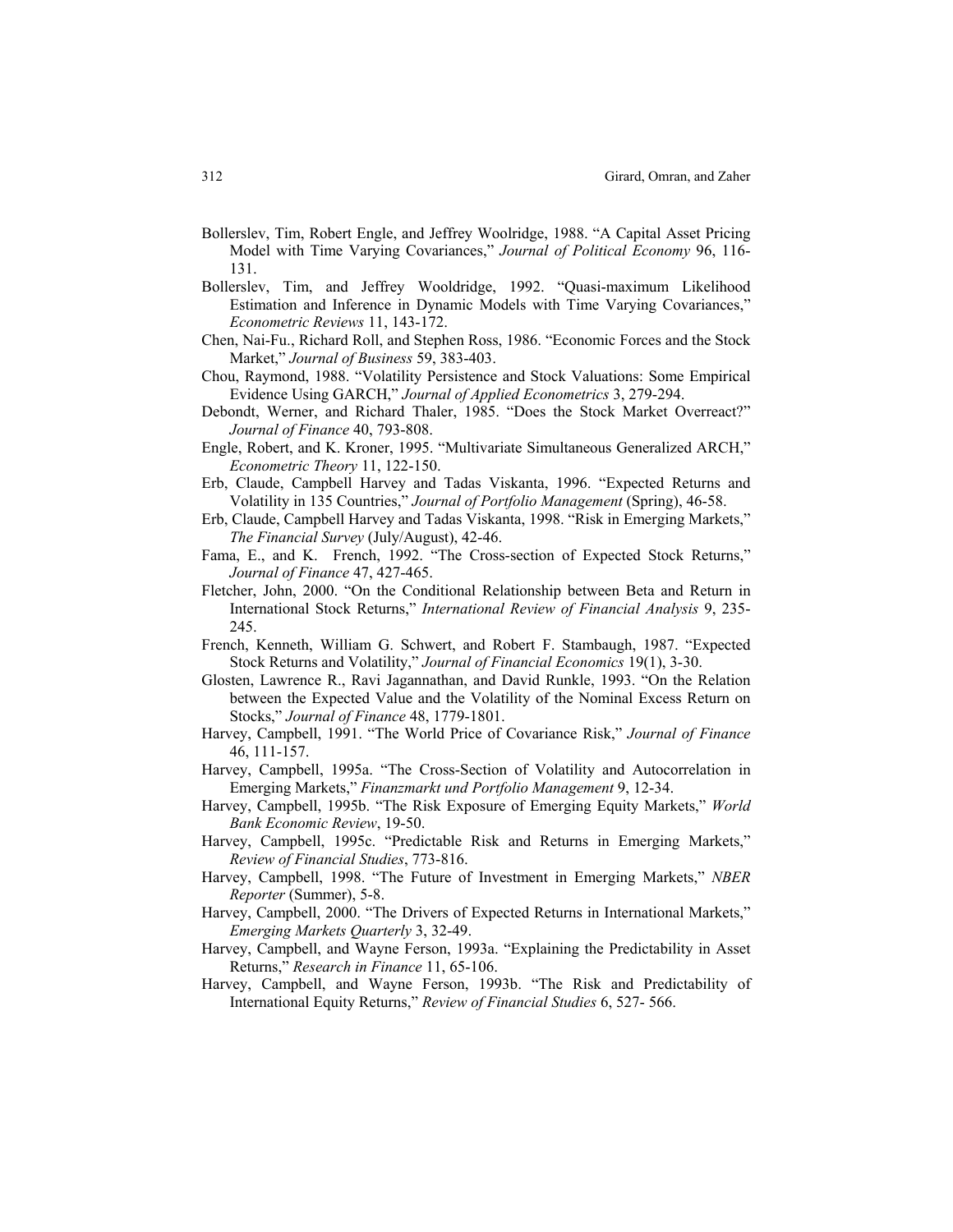- Harvey, Campbell, and Wayne Ferson, 1994. "Sources of Risk and Expected Returns in Global Equity Markets," *Journal of Banking and Finance*, 775-803.
- Harvey, Campbell, and Akhtar Siddique, 2000. "Conditional Skewness in Asset Pricing Tests," *Journal of Finance* 55 (June), 1263-1295.
- Jan, Yin-Ching., Peter Chou, and Mao-Wei Hung, 2000. "Pacific Basin Stock Markets and International Capital Asset Pricing," *Global Finance Journal* 11, 1-16.
- Liew, John, 1995. "Stock Returns, Inflation and the Volatility of Growth in the Money Supply: Evidence from Emerging Markets," University of Chicago, Working Paper Series.
- Mun, J., Geraldo Vasconcellos, and Jennifer Kish, 2000. "The Contrarian/Overreaction Hypothesis: An Analysis of the US and Canadian Stock Markets," *Global Finance Journal* 11, 53-72.
- Pettengill, Glen N., Sridhar Sundaram, and Ike Mathur, 1995. "The Conditional Relation between Beta and Returns," *Journal of Financial and Quantitative Analysis* 30, 101-116.
- Roll, Richard, and Stephen Ross, 1994. "On the Cross-sectional Relationship between Expected Returns and Betas," *Journal of Finance* 19, 425-442.
- Scruggs, John T., 1998. "Resolving the Puzzling Intertemporal Relation between the Market Risk Premium and the Conditional Variance: A Two-factor Approach," *Journal of Finance* 53, 575-603.